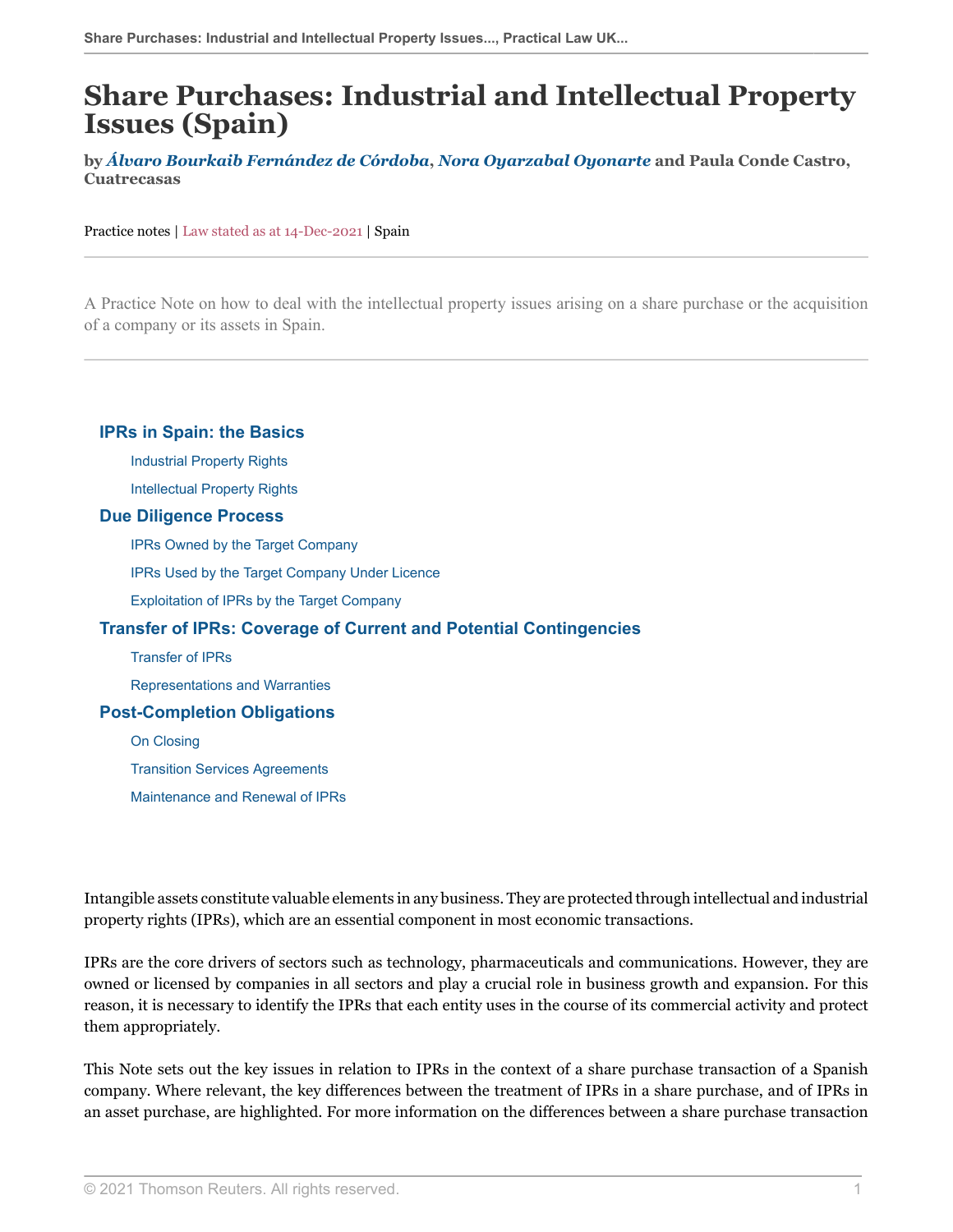and an asset purchase transaction generally, see *[Practice Note, Acquisition Structures: Comparing Asset and Share](http://uk.practicallaw.thomsonreuters.com/w-026-6548?originationContext=document&vr=3.0&rs=PLUK1.0&transitionType=DocumentItem&contextData=(sc.Default)) [Purchases \(Spain\)](http://uk.practicallaw.thomsonreuters.com/w-026-6548?originationContext=document&vr=3.0&rs=PLUK1.0&transitionType=DocumentItem&contextData=(sc.Default))*.

This note outlines the main types of IPRs to consider in a share deal and provides practical instructions on how to structure their transfer.

## <span id="page-1-0"></span>**IPRs in Spain: the Basics**

To identify the IPRs used and exploited by the company that is to be acquired and to determine whether those IPRs are adequately protected, a distinction must be made between:

- **Intellectual property rights**, which comprise works of authorship and other creations like software and databases (under a *sui generis* right).
- **Industrial property rights**, which cover inventions, distinctive signs and other creations related to the industry.

In many jurisdictions, the term "intellectual property" refers jointly to what under Spanish law is separately considered intellectual property and industrial property. In this Note, both terms will be distinguished as necessary as there are several notable differences in their legal regime in Spain.

Below is a diagram classifying the most common forms of IPRs:



The tables below contain a summary of the relevant information on the most common forms of IPRs under applicable regulations in Spain.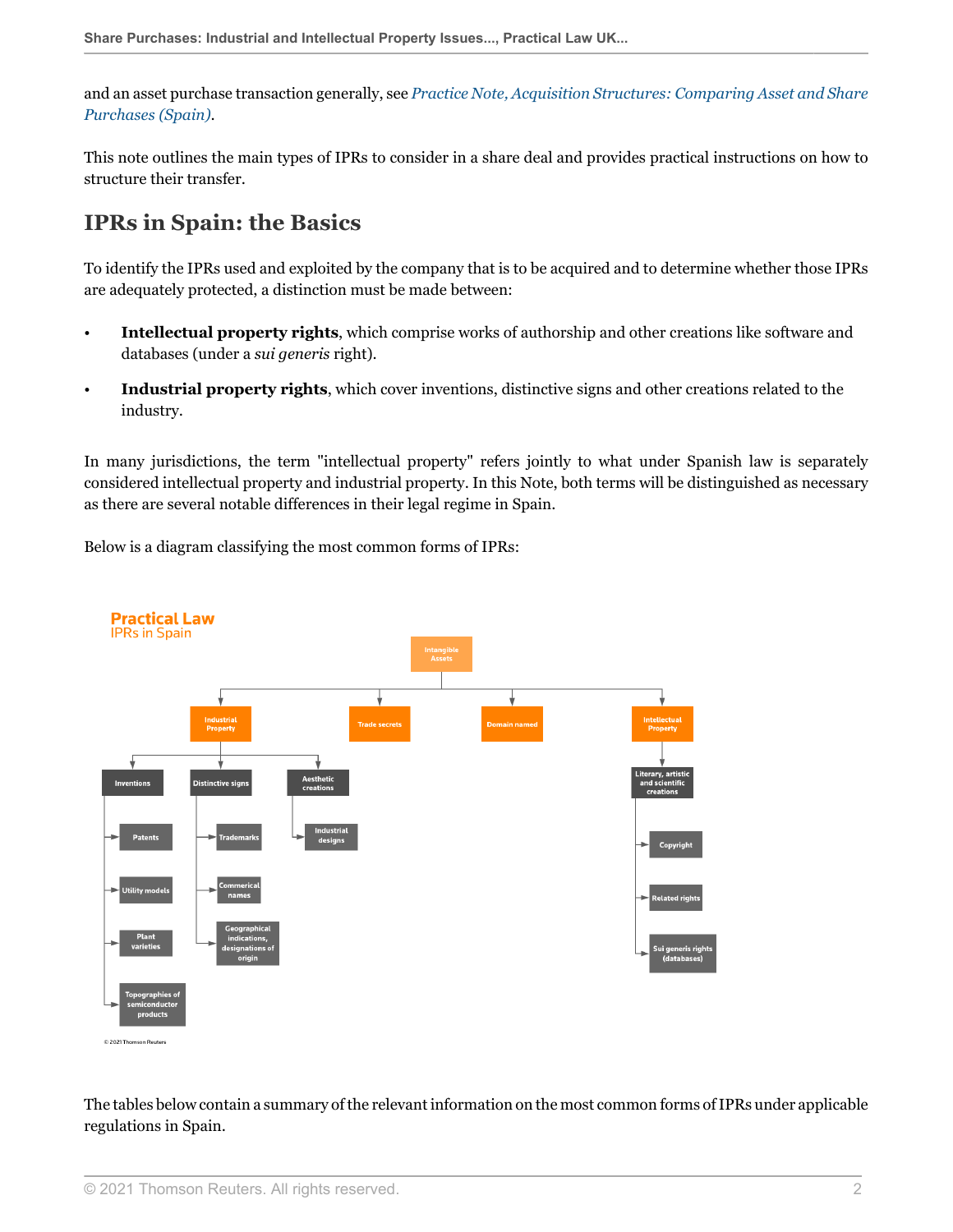## <span id="page-2-0"></span>**Industrial Property Rights**

| <b>Patents</b>              |                                                                                                                                                                                                                                                                                                                                     |
|-----------------------------|-------------------------------------------------------------------------------------------------------------------------------------------------------------------------------------------------------------------------------------------------------------------------------------------------------------------------------------|
| Description                 | A patent is a title that grants its holder the exclusive<br>right to exploit the patented invention, preventing third<br>parties from manufacturing, selling or using it without<br>the holder's authorisation.<br>For patenting purposes, an invention is a technical<br>rule (or set of technical rules) for solving an objective |
|                             | technical problem. That invention may relate to a                                                                                                                                                                                                                                                                                   |
|                             | product consisting of or containing biological material,<br>or to a process by which biological material is produced,<br>processed or used.                                                                                                                                                                                         |
| Legal requirements          | Novelty.                                                                                                                                                                                                                                                                                                                            |
|                             | Inventive step.                                                                                                                                                                                                                                                                                                                     |
|                             | Capable of industrial application.                                                                                                                                                                                                                                                                                                  |
| Registrability              | Registration required before the Spanish Patent and<br>Trade Mark Office (SPTO).                                                                                                                                                                                                                                                    |
| Duration                    | 20 years from the date the application is submitted to<br>the SPTO, extendable in certain cases for medicine-<br>related inventions under a supplementary protection<br>certificate.                                                                                                                                                |
|                             | Non-renewable.                                                                                                                                                                                                                                                                                                                      |
| Main applicable regulations | Act 24/2015, of 24 July, on Patents (Ley 24/2015, de<br>24 de julio, de Patentes) (Patents Act) (in force for<br>applications after 1 April 2017).                                                                                                                                                                                  |
|                             | Act 11/1986, of 20 March, on Patents (Ley 11/1986, de<br>20 de marzo, de Patentes) (currently not in force, only<br>applicable for applications before 1 April 2017).                                                                                                                                                               |
|                             | Royal decree 316/2017, of 31 March, approving the<br>regulation to execute Act 24/2015, of 24 July, on<br>Patents (Real Decreto 316/2017, de 31 de marzo, por<br>el que se aprueba el Reglamento para la ejecución de<br>la Ley 24/2015, de 24 de julio, de Patentes) (Patents<br>Regulation).                                      |
| <b>Trade marks</b>          |                                                                                                                                                                                                                                                                                                                                     |
| Description                 | Any sign, especially words, including names, designs,<br>letters, numerals, colors, the shape of goods or of their<br>packaging, or sounds that meet the legal requirements<br>listed below.                                                                                                                                        |
| Legal requirements          | Must allow a distinction to be made between the<br>products and services of one company from the rest.<br>Must be capable of representation.                                                                                                                                                                                        |
| Registrability              | Registration required before the SPTO.                                                                                                                                                                                                                                                                                              |
|                             |                                                                                                                                                                                                                                                                                                                                     |
|                             | As an exception, unregistered renowned trade marks<br>have some degree of, but not full, legal protection.                                                                                                                                                                                                                          |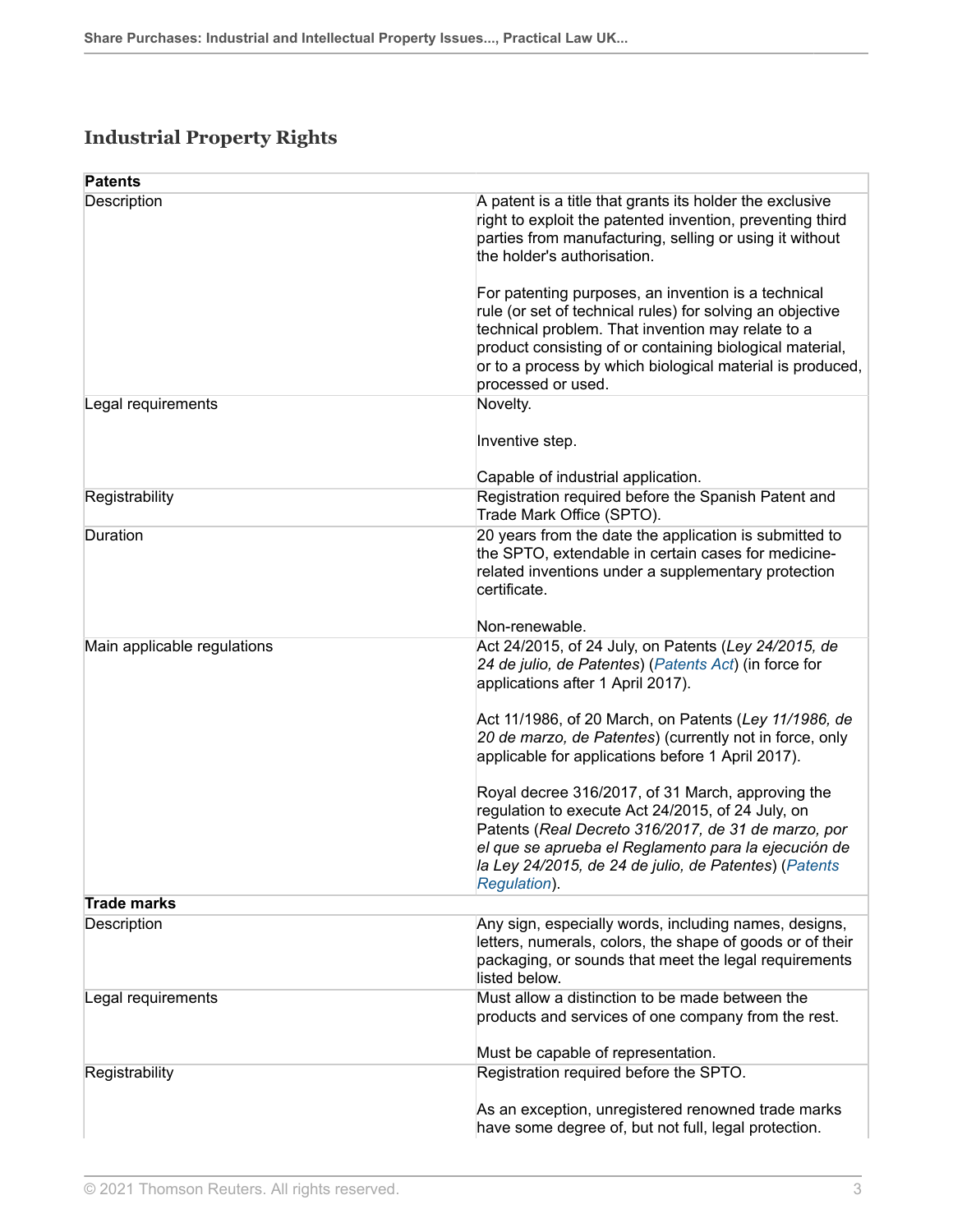|                             | Renowned trade marks are those that "are known to<br>the general public". For a trade mark to be renowned,<br>it must be known not only by a particular sector of<br>consumers, but by the public in general, whether or<br>not they are the recipients of the goods, services or<br>activities represented by the trade mark in question.                                                                                                                                                                                   |
|-----------------------------|------------------------------------------------------------------------------------------------------------------------------------------------------------------------------------------------------------------------------------------------------------------------------------------------------------------------------------------------------------------------------------------------------------------------------------------------------------------------------------------------------------------------------|
| Duration                    | Ten years from the date the registration is published.<br>Renewable indefinitely before the SPTO for successive                                                                                                                                                                                                                                                                                                                                                                                                              |
| Main applicable regulations | periods of ten years, subject to new payment rates.<br>Act 17/2001, of 7 December, on Trade Marks (Ley<br>17/2001, de 7 de diciembre, de Marcas) (Trade Marks<br>Act).                                                                                                                                                                                                                                                                                                                                                       |
|                             | Royal decree 687/2002, of 12 July, approving the<br>regulation to execute Act 17/2001, of 7 December, on<br>Trade Marks (Real Decreto 687/2002, de 12 de julio,<br>por el que se aprueba el Reglamento para la ejecución<br>de la Ley 17/2001, de 7 de diciembre, de Marcas)<br>(Trade Marks Regulation).                                                                                                                                                                                                                    |
| <b>Utility models</b>       |                                                                                                                                                                                                                                                                                                                                                                                                                                                                                                                              |
| Description                 | Industrially applicable inventions (typically of a less<br>inventive nature than patentable inventions) that give<br>a product a configuration resulting in an appreciable<br>advantage in its use.                                                                                                                                                                                                                                                                                                                          |
|                             | There are no defined legal criteria to determine the<br>inventive nature to distinguish a utility model from<br>a patentable invention. As the SPTO points out,<br>although the conditions are similar to those required for<br>patentable inventions, they are arguably less stringent<br>for utility models, and are therefore used to protect<br>inventions of lower inventive rank than patents. In<br>practice, utility model protection is used for minor<br>innovations that may not meet the patentability criteria. |
| Legal requirements          | Novelty.<br>Inventive step.                                                                                                                                                                                                                                                                                                                                                                                                                                                                                                  |
|                             | Advantage in use or manufacture.                                                                                                                                                                                                                                                                                                                                                                                                                                                                                             |
| Registrability              | Registration required before the SPTO.                                                                                                                                                                                                                                                                                                                                                                                                                                                                                       |
| Duration                    | Ten years from the date the application is submitted.<br>Non-renewable.                                                                                                                                                                                                                                                                                                                                                                                                                                                      |
| Main applicable regulations | Patents Act (in force for applications after 1 April 2017).                                                                                                                                                                                                                                                                                                                                                                                                                                                                  |
|                             | Act 11/1986, of 20 March, on Patents (Ley 11/1986, de<br>20 de marzo, de Patentes) (currently not in force, only<br>applicable for applications before 1 April 2017).<br><b>Patents Regulation.</b>                                                                                                                                                                                                                                                                                                                          |
| Industrial designs          |                                                                                                                                                                                                                                                                                                                                                                                                                                                                                                                              |
| Description                 | Aesthetic or form creations (external appearance)<br>suitable for application in the manufacture of products.                                                                                                                                                                                                                                                                                                                                                                                                                |
| Legal requirements          | Novelty.                                                                                                                                                                                                                                                                                                                                                                                                                                                                                                                     |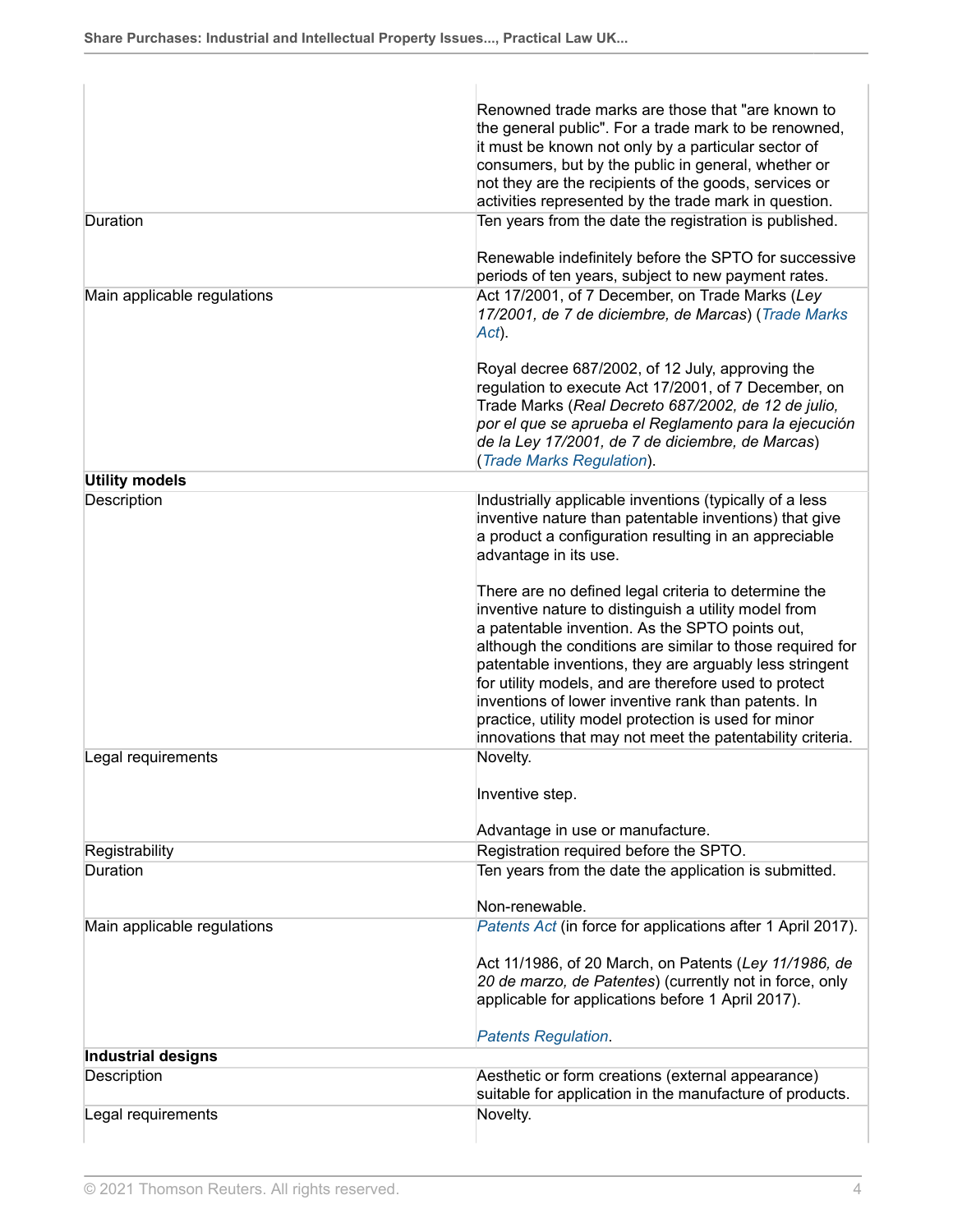|                             | Uniqueness.                                                                                                                                                                                                                                                                                                                                                                                                                                                                                                                                                                                                                                                                                                                                                                                                                                                                                                    |  |
|-----------------------------|----------------------------------------------------------------------------------------------------------------------------------------------------------------------------------------------------------------------------------------------------------------------------------------------------------------------------------------------------------------------------------------------------------------------------------------------------------------------------------------------------------------------------------------------------------------------------------------------------------------------------------------------------------------------------------------------------------------------------------------------------------------------------------------------------------------------------------------------------------------------------------------------------------------|--|
| Registrability              | There are two types of designs: registered and<br>unregistered.                                                                                                                                                                                                                                                                                                                                                                                                                                                                                                                                                                                                                                                                                                                                                                                                                                                |  |
| Duration                    | Registered designs (before the SPTO): five years<br>from the date the application is submitted, renewable<br>for successive periods of five years up to a maximum of<br>25 years. From the publication of the registered design,<br>the protection is complete and entitles the holder to<br>prevent any act of exploitation of the design, such as<br>the manufacture, offering, marketing, import, export<br>or use or stocking for these purposes, of the product<br>incorporating a design within the scope of protection of<br>the registered design, even if that design was created<br>independently.<br><b>Unregistered designs:</b> three years from the date they<br>are first made available to the public. The protection<br>is weaker as it protects the holder against identical<br>copies of the unregistered design. They are regulated<br>under EU Regulation 6/2002 of December 12, 2001, on |  |
|                             | Community designs.                                                                                                                                                                                                                                                                                                                                                                                                                                                                                                                                                                                                                                                                                                                                                                                                                                                                                             |  |
| Main applicable regulations | Act 20/2003, of 7 July, on Industrial Design Protection<br>(Ley 20/2003, de 7 de julio, de Protección Jurídica del<br>Diseño Industrial) (Industrial Design Protection Act)                                                                                                                                                                                                                                                                                                                                                                                                                                                                                                                                                                                                                                                                                                                                    |  |
|                             | Royal decree 1937/2004, of 27 September, approving<br>the regulation to execute Act 20/2003, of 7 July, on<br>industrial design protection (Real Decreto 1937/2004,<br>de 27 de septiembre, por el que se aprueba el<br>Reglamento de ejecución de la Ley 20/2003, de 7<br>de julio, de protección jurídica del diseño industrial)<br>(Industrial Design Protection Regulation).                                                                                                                                                                                                                                                                                                                                                                                                                                                                                                                               |  |
| <b>Trade secrets</b>        |                                                                                                                                                                                                                                                                                                                                                                                                                                                                                                                                                                                                                                                                                                                                                                                                                                                                                                                |  |
| Description                 | Any information or knowledge, including of a<br>technological, scientific, industrial, commercial,<br>organisational, or financial nature.                                                                                                                                                                                                                                                                                                                                                                                                                                                                                                                                                                                                                                                                                                                                                                     |  |
| Legal requirements          | Must be secret.                                                                                                                                                                                                                                                                                                                                                                                                                                                                                                                                                                                                                                                                                                                                                                                                                                                                                                |  |
|                             | Must have business value because it is secret.                                                                                                                                                                                                                                                                                                                                                                                                                                                                                                                                                                                                                                                                                                                                                                                                                                                                 |  |
|                             | Reasonable steps to keep it secret must have been<br>adopted (for example, adoption of specific protocols<br>to protect confidentiality, including confidentiality<br>agreements, security policies, access controls, or return<br>of confidential information at the end of an employment<br>relationship).                                                                                                                                                                                                                                                                                                                                                                                                                                                                                                                                                                                                   |  |
| Registrability              | Not required.                                                                                                                                                                                                                                                                                                                                                                                                                                                                                                                                                                                                                                                                                                                                                                                                                                                                                                  |  |
| Duration                    | For as long as it remains secret.                                                                                                                                                                                                                                                                                                                                                                                                                                                                                                                                                                                                                                                                                                                                                                                                                                                                              |  |
| Main applicable regulations | Act 1/2019, of 20 February, on Trade Secrets (Ley<br>1/2019, de 20 de febrero, de Secretos Empresariales)<br>(Trade Secrets Act).                                                                                                                                                                                                                                                                                                                                                                                                                                                                                                                                                                                                                                                                                                                                                                              |  |
|                             | Act 3/1991, of 10 January, on Unfair Competition (Ley<br>3/1991, de 10 de enero, de Competencia Desleal)<br>(Unfair Competition Act).                                                                                                                                                                                                                                                                                                                                                                                                                                                                                                                                                                                                                                                                                                                                                                          |  |
| <b>Domain names</b>         |                                                                                                                                                                                                                                                                                                                                                                                                                                                                                                                                                                                                                                                                                                                                                                                                                                                                                                                |  |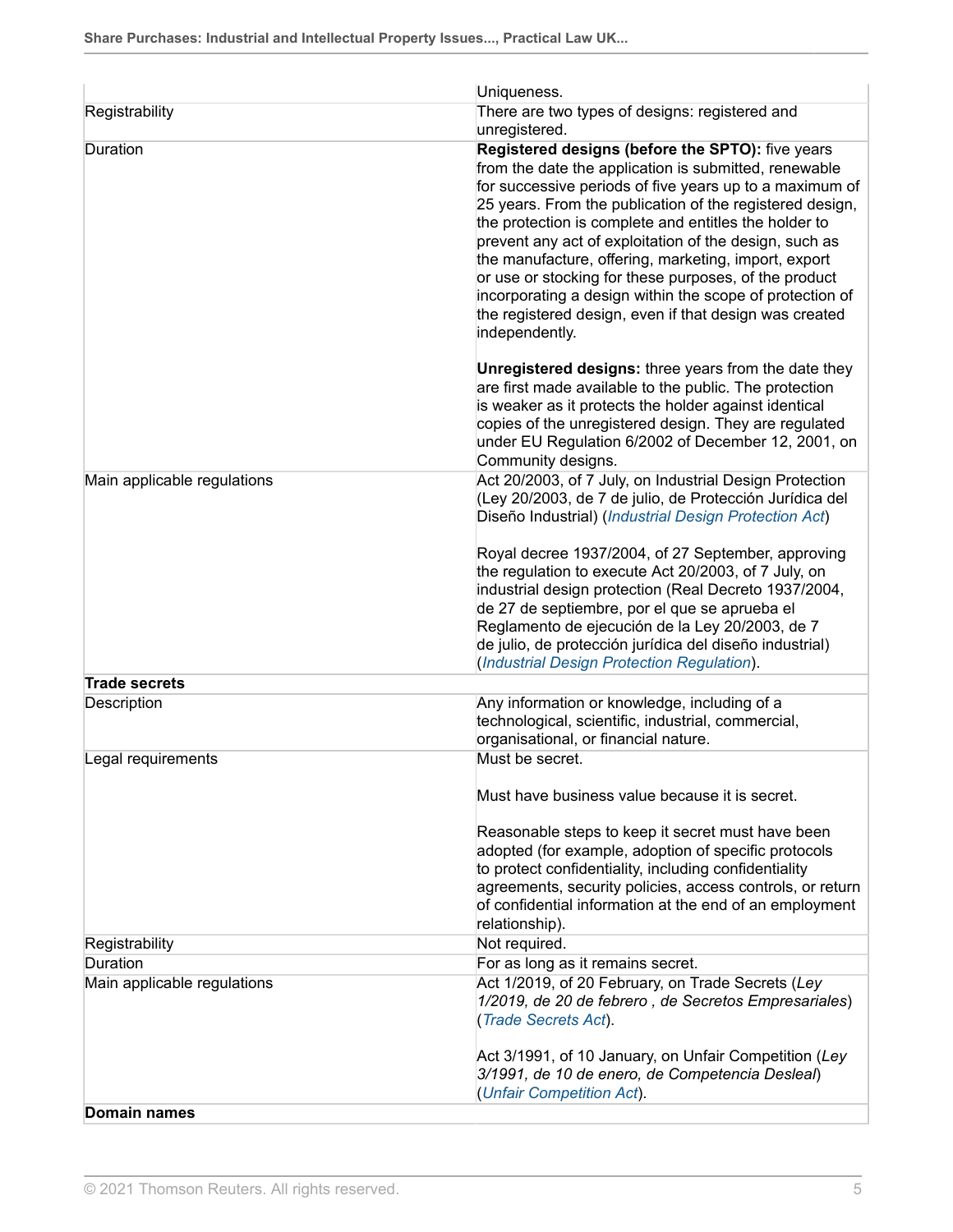| Description                 | Internet addresses that allow an entity's information,<br>products or services to be accessible worldwide online.                                                                                                                                                                                                           |  |
|-----------------------------|-----------------------------------------------------------------------------------------------------------------------------------------------------------------------------------------------------------------------------------------------------------------------------------------------------------------------------|--|
| Legal requirements          | N/A                                                                                                                                                                                                                                                                                                                         |  |
| Registrability              | Registration required with domain name registrars (for<br>example, ICANN through an authorised registrar, ES<br>NIC and so on depending on the regional scope of the<br>domain).                                                                                                                                            |  |
| Duration                    | The standard duration is one year, renewable<br>indefinitely for successive periods of one year. However,<br>duration varies across different domain names.                                                                                                                                                                 |  |
|                             | Each country has an authority that registers the<br>domain names under its jurisdiction (ES refers to<br>Spain (España)). The renewal process depends on the<br>registrar's conditions.                                                                                                                                     |  |
|                             | For ".es" domains the duration ranges from one to<br>ten years in accordance with the provisions of the ES<br>NIC (Spanish Network Information Center) entity and<br>according to the fee paid by the domain name holder.<br>An NIC is the authority that grants domain names.                                              |  |
| Main applicable regulations | Order ITC/1542/2005, May 19, 2005, approving the<br>National Plan for Internet domain names under the<br>country code corresponding to Spain (".es") (Orden<br>ITC/1542/2005, de 19 de mayo, que aprueba el Plan<br>Nacional de nombres de dominio de Internet bajo el<br>código de país correspondiente a España (".es")). |  |

## <span id="page-5-0"></span>**Intellectual Property Rights**

| Copyright          |                                                                                                                                                                                                                                                                                                                                                                                       |
|--------------------|---------------------------------------------------------------------------------------------------------------------------------------------------------------------------------------------------------------------------------------------------------------------------------------------------------------------------------------------------------------------------------------|
| Description        | Literary, artistic and scientific works (including<br>databases and software programs, without prejudice to<br>protection by other means).                                                                                                                                                                                                                                            |
| Legal requirements | Originality.<br>Expression in any tangible or intangible form, known at                                                                                                                                                                                                                                                                                                               |
|                    | present or that may be invented in the future (Article 10,<br>Spanish Intellectual Property Act).                                                                                                                                                                                                                                                                                     |
| Registrability     | Registration not required. There is a public and official<br>register for the registration of intellectual property<br>rights relating to works, performances or productions<br>protected by the Intellectual Property Act. However,<br>registration in this Intellectual Property Register is<br>optional and only constitutes a qualified proof for the<br>protection of copyright. |
|                    | Copyright accrues automatically to the author of the<br>copyright work on its creation.                                                                                                                                                                                                                                                                                               |
| Duration           | <b>Economic rights</b> (meaning any monetary rights derived<br>from the exploitation of the copyright work): author's life<br>and 70 years after their death. These rights cover the<br>reproduction, distribution, communication to the public<br>and transformation of the copyright work.                                                                                          |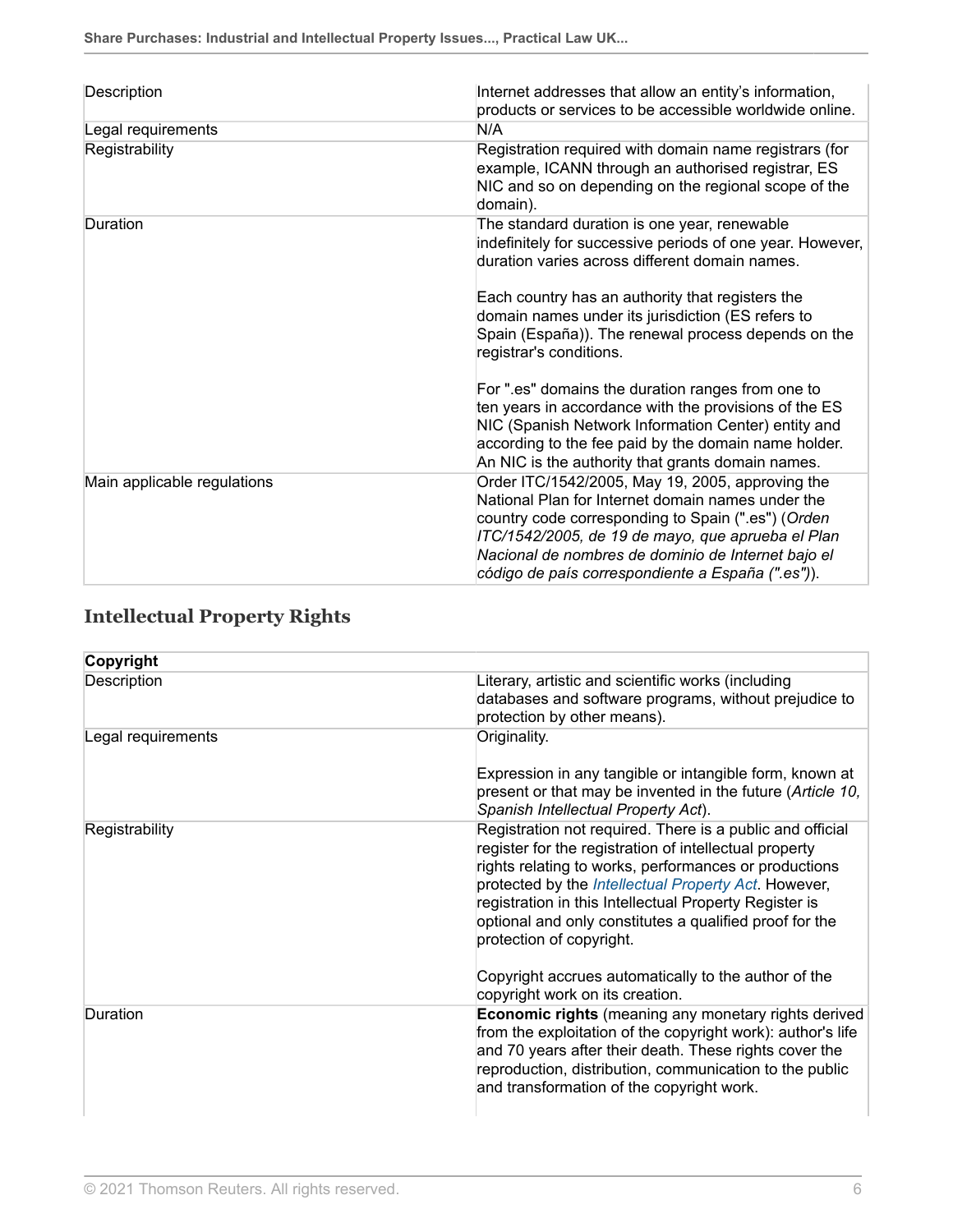|                             | Moral rights (meaning the rights that accrue<br>automatically to the author of the copyrighted work on<br>its creation, none of which can be waived, licensed or<br>assigned):<br>Paternity and integrity rights (respectively, the right<br>of the author to claim authorship of the work and                                                                                                                                                                                                                                                                                                             |  |
|-----------------------------|------------------------------------------------------------------------------------------------------------------------------------------------------------------------------------------------------------------------------------------------------------------------------------------------------------------------------------------------------------------------------------------------------------------------------------------------------------------------------------------------------------------------------------------------------------------------------------------------------------|--|
|                             | to demand respect for the integrity of the work and<br>the right to object to any distortion, modification or<br>alteration of it) are indefinite.                                                                                                                                                                                                                                                                                                                                                                                                                                                         |  |
|                             | The right of disclosure (the right of the author to<br>decide whether their work is to be made available<br>to the public, and if so in what form; and the right<br>to determine whether such communication should<br>be effected under their name, under a pseudonym<br>or sign or anonymously) lasts for the author's life<br>plus 70 years after their death.                                                                                                                                                                                                                                           |  |
|                             | The right to alter the work (respecting third<br>parties' rights and the protection of goods of<br>cultural interest); the right to withdraw the work<br>from circulation due to changes in the author's<br>intellectual or ethical convictions (paying damages<br>to the holders of the exploitation rights where<br>applicable); and the right of access to the sole<br>or a rare copy of the work (when it is in another<br>person's possession, for the purpose of the<br>exercise of the right of communication or any other<br>applicable right). These rights endure for the life of<br>the author. |  |
| Main applicable regulations | Royal legislative decree 1/1996, of 12 April, approving<br>the restated text of the intellectual property act,<br>regularising, clarifying and harmonising the legal<br>provisions in force (Real Decreto Legislativo 1/1996,<br>de 12 de abril, por el que se aprueba el texto refundido<br>de la Ley de Propiedad Intelectual, regularizando,<br>aclarando y armonizando las disposiciones legales<br>vigentes sobre la materia) (Intellectual Property Act).                                                                                                                                            |  |

## <span id="page-6-0"></span>**Due Diligence Process**

The starting point for any economic transaction should be a due diligence procedure. From a legal perspective, and in particular from the perspective of IPRs, this process consists of reviewing the intangible assets both owned or applied for and used or licensed by the target company in the normal course of its business. The purpose pursued is to detect any potential risk or loss. In general, it is the seller's obligation to provide an exhaustive list of the IPRs.

For further information on the due diligence process of an acquisition transaction in Spain, see *[Practice Note, Due](http://uk.practicallaw.thomsonreuters.com/w-028-2848?originationContext=document&vr=3.0&rs=PLUK1.0&transitionType=DocumentItem&contextData=(sc.Default)) [Diligence on Private Acquisitions in Spain.](http://uk.practicallaw.thomsonreuters.com/w-028-2848?originationContext=document&vr=3.0&rs=PLUK1.0&transitionType=DocumentItem&contextData=(sc.Default))*

For registered IPRs, the information available in the respective public databases should be checked to verify that IPRs owned by the target company: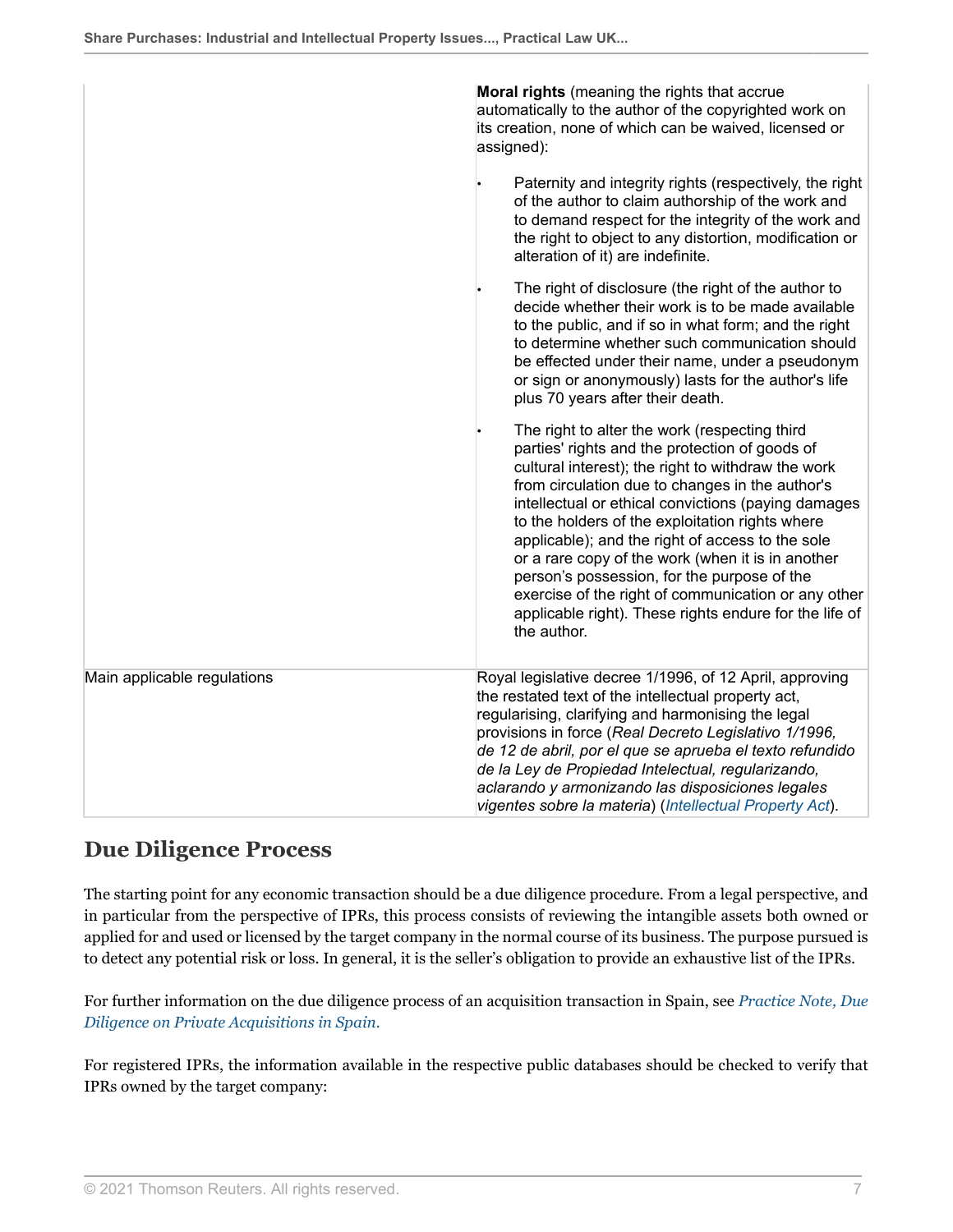- Have been duly registered under its name for all the territories in which they are used or exploited.
- Have not expired, and the renewal fees have been paid.
- Are not subject to registered licences with third parties.
- Are not subject to registered liens, encumbrances or litigation.

For IPRs registered in Spain, the following public databases (at least) should be checked:

- The *[SPTO register](https://www.oepm.es/es/Bases_de_Datos_Expedientes.html )* for patents, trade marks, utility models and industrial designs.
- The *[electronic office "Red.es"](https://www.dominios.es/ )* for Spanish domain names ".es."

For other IPRs with effect in Spain (EU trade marks and designs), the databases of the European Union Intellectual Property Office should be checked.

## <span id="page-7-0"></span>**IPRs Owned by the Target Company**

Works and inventions created or developed within companies are of particular relevance, and they must be assigned to the target company. The default rules regarding their ownership vary depending on the following two criteria:

- The nature of the contractual relationship with the developer or inventor (for instance, employees, managers or contractors).
- The nature of IPRs created (for instance, works subject to intellectual property rights or inventions subject to industrial property rights).

#### **IPRs Created by Employees**

#### **Works Subject to Intellectual Property Rights**

If there is no specific written intellectual property rights assignment between the employer and the employee, then the default position for employees is that the IPRs subsisting in works created within the scope of their employment are automatically assigned to the employer on an exclusive basis to the extent necessary for the purposes of the employer's customary activity as at the time the work was created (*article 51, [Intellectual Property Act](http://uk.practicallaw.thomsonreuters.com/w-032-0047?originationContext=document&vr=3.0&rs=PLUK1.0&transitionType=DocumentItem&contextData=(sc.Default))*).

This default presumption only applies to economic rights. In Spain, moral rights are non-transferable and nonwaivable by law. This means that any moral rights subsisting in the IPRs assigned to the employer automatically accrue to the employee and remain with the employee irrespective of any agreement to the contrary between the parties. Any purported waiver or transfer of moral rights will not be enforceable in Spain.

The presumption of assignment is broader regarding software development. When employees create a computer program during the course of their employment, the ownership of the software's exploitation rights, both the source code and the object code, belong exclusively to the employer, unless otherwise agreed (*article 97.4, [Intellectual](http://uk.practicallaw.thomsonreuters.com/w-032-0047?originationContext=document&vr=3.0&rs=PLUK1.0&transitionType=DocumentItem&contextData=(sc.Default)) [Property Act](http://uk.practicallaw.thomsonreuters.com/w-032-0047?originationContext=document&vr=3.0&rs=PLUK1.0&transitionType=DocumentItem&contextData=(sc.Default))*).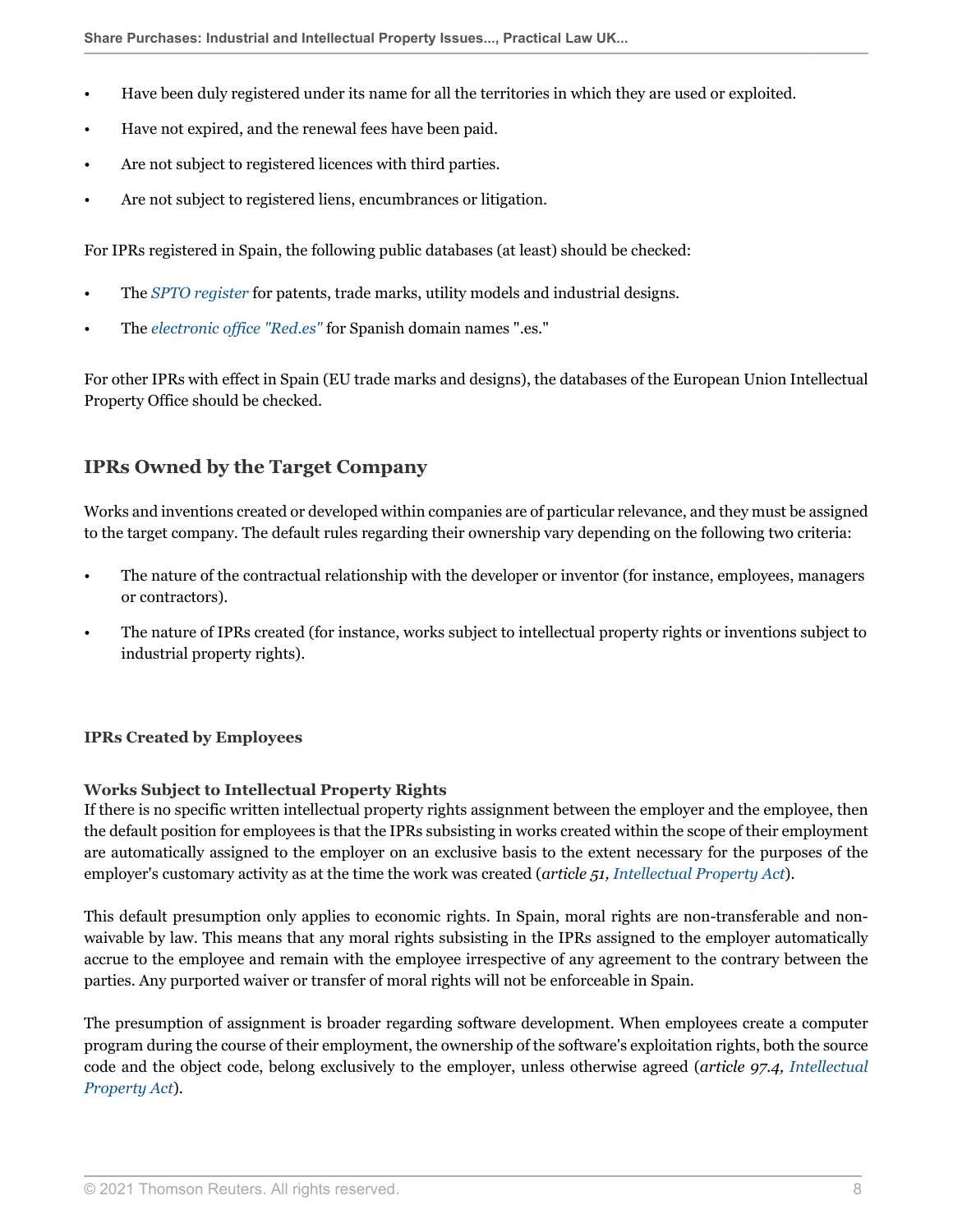One rule that may be applicable in the case of IPRs created by employees is that of collective works. Collective works are created on the initiative and under the co-ordination of a natural person or legal entity (for instance, the target company). That entity publishes and disseminates the work under its name, but the work consists of the combined contributions of multiple authors (namely, the employees). Each employee's contribution is based on a single, autonomous creation for which it was conceived, without it being possible to attribute separately to any one employee a right in the work as a whole. Unless otherwise agreed, the exploitation rights of a collective work correspond to the natural person or legal entity who publishes and disseminates it under their name (which in most cases is the target company). Software is often a collective work.

#### **Inventions**

The default rules for inventions developed by employees vary depending on whether they fall within the explicit or implicit scope of their employment agreement.

Applicable regulations do not provide a specific definition of what is meant by "explicit" or "implicit" scope, which is a source of controversy on many occasions. Nevertheless, in accordance with the majority doctrine, for an invention to fall within the scope of an employee's agreement, it is not necessary for the object of the agreement to be the reaching the invention itself. What is relevant for legal purposes is that the invention is the result of a research activity for which the employee was hired, and from which it could reasonably be expected an invention would derive:

• Inventions that employees develop that fall within the explicit or implicit scope of the employment agreement belong to the employer without limitations, unless otherwise expressly agreed.

The company is the original owner of the inventions, so no explicit or presumed IPR assignment is required. No remuneration is due to the employee except if both the employee's personal contribution to the invention and its importance for the company go obviously beyond the explicit or implicit terms of the employment agreement, analysed on a case-by-case basis. In that case, the employee will have the right to receive an additional remuneration for their achievement. This analysis is undertaken on a case-by-case basis.

• Inventions that employees develop that do not fall within the explicit or implicit scope of the employment agreement belong to the employee.

If the inventions were developed using the company's resources or knowledge, the employer may claim ownership over them, subject to paying a fair economic compensation for them. That compensation is determined based on the invention's industrial and commercial importance, taking into consideration the value of the resources or knowledge provided by the employer and the contribution made by the employee.

In the context of an acquisition transaction, it is advisable to request an exhaustive list of all the IPRs internally developed by employees, who should also be clearly identified. Despite the default IPR assignment to the target company for certain employees' developments, it is advisable that any employees whose activity may involve the creation or development of assets subject to IPRs (for example, software developers or members of the IT team) expressly assign their rights over any IPR to the target.

#### **IPRs Created by Non-Employees, Including Founders, Officers, Directors and Contractors**

#### **Works Subject to Intellectual Property Rights**

Ownership over IPRs developed by non-employees (such as founders, consultants, officers, directors and contractors) follow the general rule that the original owner of the IPRs is their author, meaning that the author has the exclusive right to exploit and freely dispose of their works without limitations, unless otherwise agreed.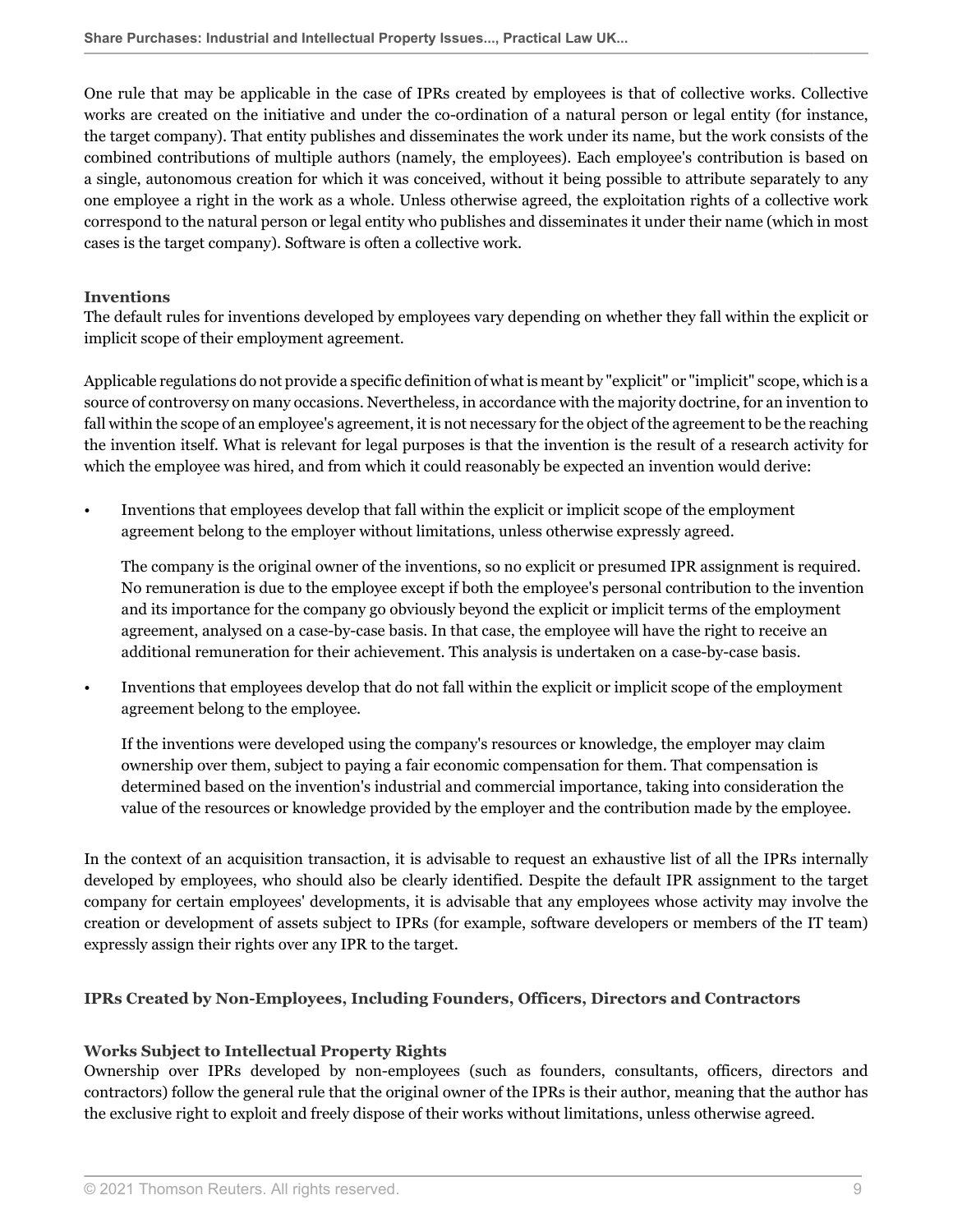However, regarding works specifically created for a company under a contractor or consultant agreement, if no express assignment provision has been included in the agreement, the following default rules apply in terms of transfer of rights to the contracting company (*article 43, [Intellectual Property Act](http://uk.practicallaw.thomsonreuters.com/w-032-0047?originationContext=document&vr=3.0&rs=PLUK1.0&transitionType=DocumentItem&contextData=(sc.Default))*):

- The transfer will be limited to a five-year period.
- The transfer will be limited to the country in which the transfer is made.
- The form and scope of use that the company can make of the IPRs will be limited to the purposes for which the contractor or consultant agreement was entered into.

#### **Inventions**

Unless otherwise agreed, inventions developed by contractors that fall within the explicit or implicit scope of the contractor agreement belong to the contracting company, without limitations. The contracting company is the original owner of the inventions, so no explicit or presumed IPR assignment is required. Aside from the contract price agreed between the parties at the outset, no additional remuneration is due to the contractor except if both the contractor's personal contribution to the invention and its importance for the contracting company go obviously beyond the explicit or implicit terms of the contractor agreement. In that case, the contractor will have the right to receive an additional remuneration for their achievement (*Article 15, [Patents Act](http://uk.practicallaw.thomsonreuters.com/w-032-0006?originationContext=document&vr=3.0&rs=PLUK1.0&transitionType=DocumentItem&contextData=(sc.Default))*).

In the context of an acquisition transaction, it is highly advisable that any third party hired by the company that may create or develop any work or invention executes an appropriate assignment transferring any IPRs that may subsist in that work or invention to the company.

#### **IPRs in Co-Ownership with Third Parties**

#### **IPRs Developed Jointly with Universities and Public Research Institutions**

The regulations applicable in Spain (among others, Sustainable Economy Act 2/2011, of 4 March; Science, Technology and Innovation Act 14/2011, of 1 June; and Organic Act 6/2001, of 21 December 2001, on Universities) have been designed to promote scientific and technical research and the transfer of results from research centres to the private sector.

Under the above regulations, collaboration between universities and the private sector may be articulated through any instrument permitted by the legal system and, in particular, may adopt the following modalities:

- The constitution of innovative technology-based companies.
- The generation of innovation poles to encourage co-operative innovation, through the concurrence in the same physical space of university centres and companies.
- The start-up and promotion of programmes for the valorisation and transfer of knowledge.
- The formation of research and knowledge transfer consortia.
- The creation of company chairs based on collaboration in research projects that enable university students to participate and reconcile their research activity with the improvement of their training.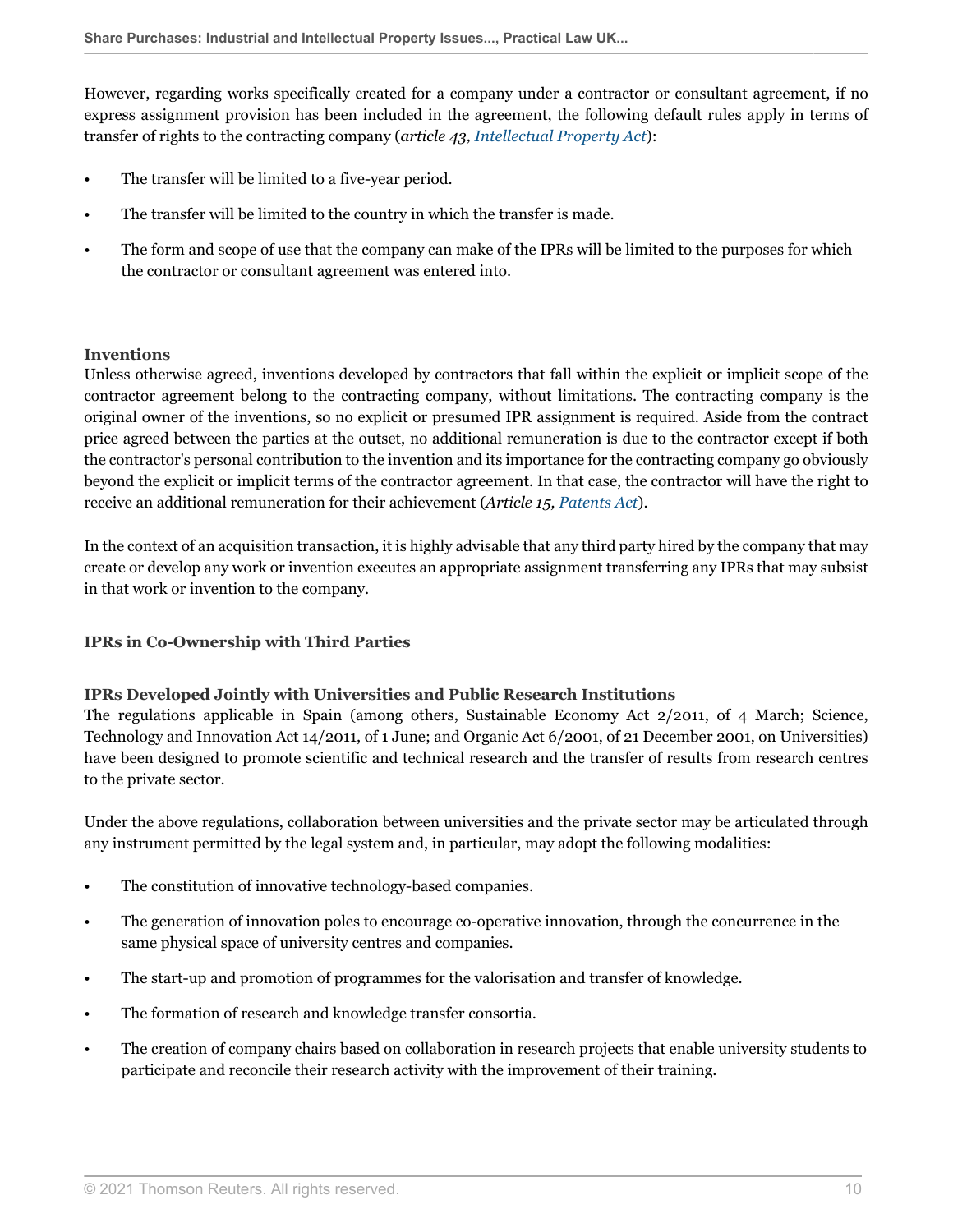Therefore, it is common for companies to enter into agreements with universities and research centres to develop and exploit IPRs. The terms under which those agreements have been entered should always be reviewed carefully.

These collaborations usually result in co-ownership of IPRs, which the company may exploit by paying royalties to universities or research centres. Therefore, it is important to consider:

- Ownership of the IPRs: in particular, which party is to own the jointly developed works and inventions, and associated IPRs?
- Exploitation of the IPRs: in particular, when and how will each party be entitled to use, exploit, distribute and develop the IPRs?

The corresponding universities' statutes and regulations should also be reviewed, because they establish the procedures for authorising the works and concluding the aforementioned agreements, and the criteria for determining the destination of the goods and the resources obtained from them. Confirming that these statutes and regulations do not include any obligations that contradict the terms of the agreement that the parties have entered into is important.

#### **Consortium Agreements**

For the same purpose of developing IPRs of all kinds, companies often enter into consortium agreements with other public or private entities. These agreements regulate the rights and obligations applicable to the parties during their temporary association to carry out a specific project (for instance, to develop and operate certain IPRs).

Consortium agreements are often entered into with other companies and public entities for the purpose of applying for state or European aids (see *[Charges](#page-10-0)*). In those cases, the terms of the consortium agreement are limited by the provisions of the aid programme under which they fall.

It is necessary to verify that any consortium agreements entered into by the target company include the following clauses on IPRs:

- Ownership of the generated IPRs (foreground IPRs) and access rights granted to the parties with respect to background IPRs of the parties.
- A registration protocol detailing how any registrable IPRs will be registered, and how the responsibility and any associated costs will be shared between them.
- IPRs' exploitation strategy and enforcement of the IPRs.
- Management of the IPRs in case the agreement is terminated, any of the parties withdraw from it, or any new parties enter into it.

#### <span id="page-10-0"></span>**Charges**

#### **Subsidised IPRs**

It is common for autonomous, national, European Union or international administrations or public or private entities to provide aid or revenue programmes to finance the development and protection of IPRs. In most cases, these grants are part of broader programmes for the promotion of a specific economic sector or aid for the internationalisation of companies based in a specific region. They can take the form of: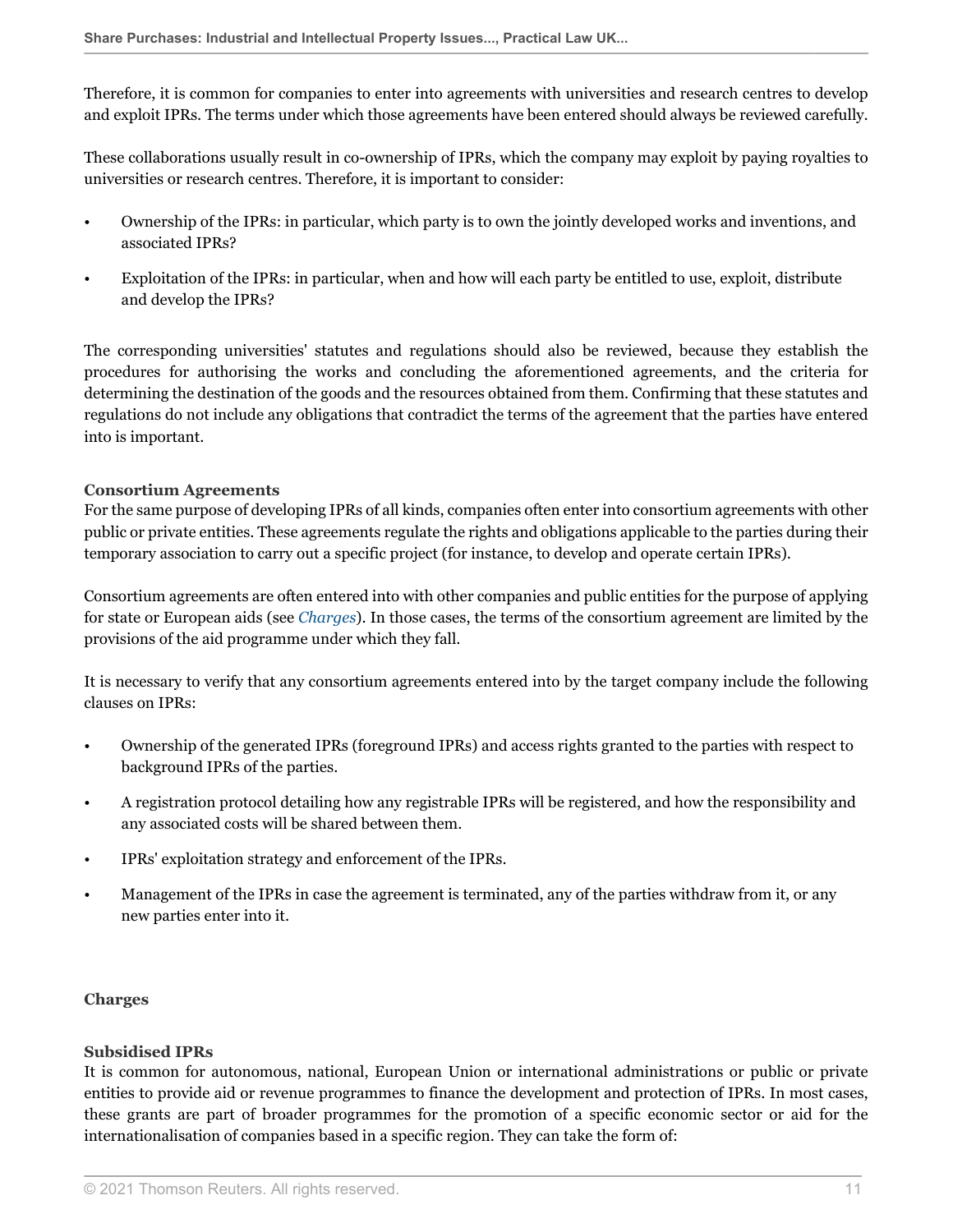- Loans, which are repayable.
- Grants.
- Mixed scheme (part loan, part grant).

The terms governing the grant of subsidies vary depending on the funding to be provided or the aim pursued. However, the following requirements and obligations should be considered:

- Requirement of real and effective exploitation of IPRs.
- Permanence requirement of IPRs in the territory of a particular region, Spain or the European Union for a certain period.
- Obligation to keep workplaces within the specific applicable territory (this requirement is particularly relevant when the transaction consists of an asset purchase and assets are transferred to a company that is based in a different territory).
- Obligation to license the right to use the IPRs in favour of the granting entity.
- Limitation of the objective scope of the exploitation of the IPRs.
- Non-cumulative nature of the aid.

For cases where IPRs have been developed on the basis of a subsidy, it is advisable to ask for all the specifications and terms applicable to the grant, as well as to verify whether there are any limitations to their exploitation to the detriment of the buyer's objectives.

#### **Chattel Mortgages (Hipoteca Mobiliaria)**

IPRs may be subject to chattel mortgages. That is, they may be used as collateral to secure compliance of an obligation. If any IPR is encumbered then there is a risk that, due to a default from the IPR's owner, the creditor of the obligation may enforce the encumbrance and seize the IPR.

This is a formal right *in rem*, and to be validly established, it must be recorded in a public deed and registered with the register of movable property (*registro de bienes muebles*).

Therefore, to ensure that IPRs are free of chattel mortgages, it is advisable to check the corresponding entries in the register of movable property where public information is available in exchange for a fee.

### <span id="page-11-0"></span>**IPRs Used by the Target Company Under Licence**

#### **Main Terms**

For IPRs that are not owned by the target company but that are used or exploited by it either for internal or commercial purposes, it should be confirmed that the corresponding licence agreements have been entered into, have been respected, remain in force, and that no amounts due from the company to the licensor under the licence agreement are outstanding. Specifically, the following clauses should be reviewed: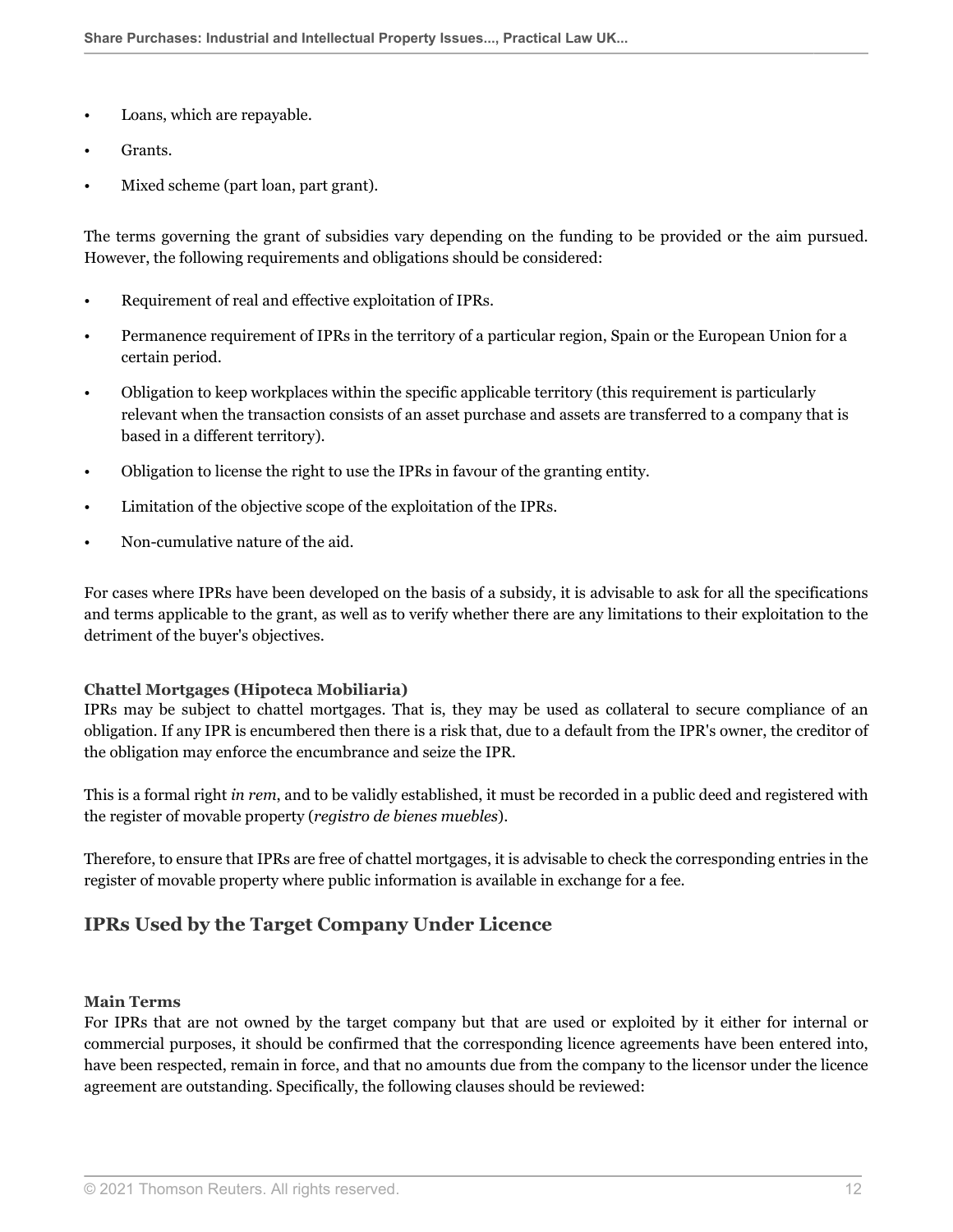- Object (for intellectual property rights, the licensed forms of exploitation must be clearly set out, and for industrial property rights, it must be specified whether the licence covers all or part of the rights).
- Term. If the licence is important to the ongoing operation of the target company then the buyer will want to ensure it is not due to terminate in the near future or that, if it is, it can be renewed in advance of the purchase being made.
- Territorial scope. The buyer will want to ensure that the scope of the licence includes the particular territories within which the target company needs to use it.
- Exclusive or non-exclusive nature of the licence. The buyer might want to know that only the target company has the right to use the particular IPRs under the terms of the licence; or if the licence is non-exclusive, the buyer might want to make enquiries as to how many other licensees are entitled to use the same IPRs, and the scope and terms of that use.
- Right to assign IPRs to third parties. The buyer will want to confirm whether there is the possibility to assign the acquired IPRs or the licensor does not permit it.
- Right to sub-license IPRs to third parties. To avoid further non-compliance by improperly contracting sublicensees, the buyer should confirm this point.
- Obligations regarding the maintenance of IPRs. The maintenance of some IPRs requires proactive work on the part of the IPR holder (for example, registration, renewal and extension of IPRs in the relevant registers), and the buyer should be aware of whether such obligations apply under the outstanding licences.
- Non-compete clauses. This clause may be of particular interest to the buyer if it manufactures, markets or distributes products or services that include or consist of IPRs similar to those licensed.
- Termination, with particular attention to changes of control clauses in share purchases transactions and to assignment clauses in asset purchases transactions.

In the absence of those clauses, the following default rules apply.

| <b>Object</b>               | Intellectual property rights<br>Limited to the form of exploitation<br>that necessarily follows from the<br>agreement and is indispensable to<br>fulfil its purpose. | Industrial property rights<br>All the scope of the licensed IPRs. |
|-----------------------------|----------------------------------------------------------------------------------------------------------------------------------------------------------------------|-------------------------------------------------------------------|
| Term                        | Five years.                                                                                                                                                          | Entire duration of the licensed IPRs.                             |
| <b>Territory</b>            | Country where the licence takes<br>place (typically, but not necessarily,<br>where the licensee is located).                                                         | Territory where the IPR is registered.                            |
| <b>Nature</b>               | Non-exclusive.                                                                                                                                                       | Non-exclusive.                                                    |
| <b>Right to sub-license</b> | No.                                                                                                                                                                  | No.                                                               |

Regarding the registered IPRs, such as patents, designs or trade marks, no formal requirements are compulsory for their licence under Spanish law. However, registration of any licence in relation to their use is necessary for that licence to be effective against bona fide third parties.

#### **Third-Party Software**

Particular attention should be paid to the review of licensing contracts for the use of third-party software. Thirdparty software includes software programs used under copyright licences, which "warn" the general public of the reservation of rights in favour of their owner, and require the owner's authorisation for any use or exploitation of those rights.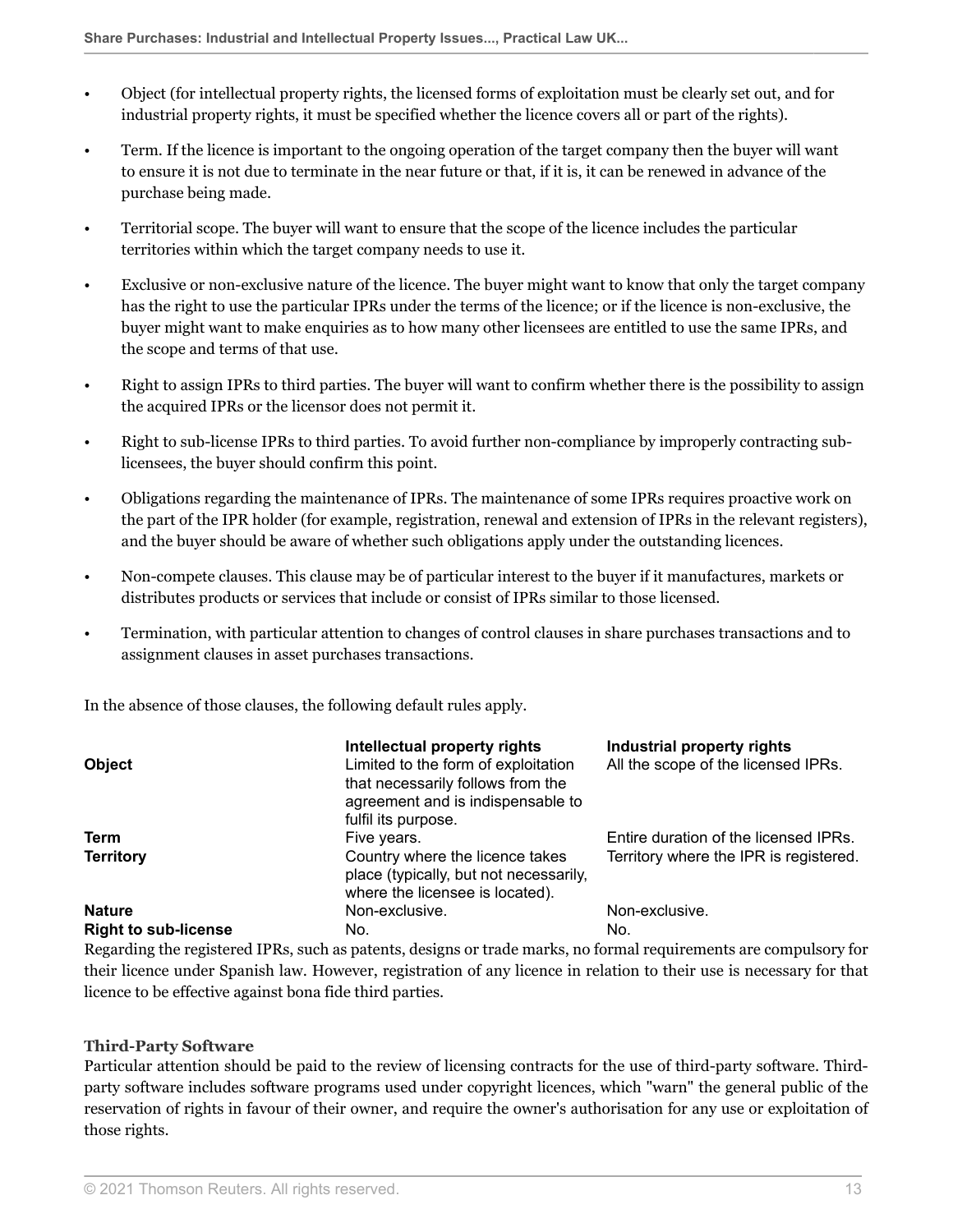The key features to analyse in respect of third-party software are the following:

- All the software and computer programs used by the target company should be listed.
- Executed licence agreements should be provided to determine whether the target company is entitled to use or otherwise exploit such third-party software or computer programs.
- The number of permitted users and the number of actual users should be identified.
- For corporate groups, confirmation should be provided as to whether the corresponding intercompany licence agreement authorising the use of third-party software and computer programs has been entered into.

The lack of confirmation on the above will be considered a more or less severe issue depending on the type of software licensed:

- For third-party software that is offered as standard solutions on the market and used for internal purposes (non-commercial), the materiality threshold might be lower.
- For third-party software that may be substantial for conducting the target company's business (commercial purposes), the non-renewal, non-existence of agreements or licences or their insufficient scope may constitute an infringement of the intellectual property rights of the program's owners and could give rise to potential liabilities for the infringing user.

#### **Open-Source Software**

Open-source software typically authorises users to exploit the program, study how it works, distribute copies and, in some cases, improve the program and make the improvements public, as well as to reproduce, distribute, transform and publicly communicate the program.

The limitations on the use of open-source software programs vary depending on the specific licences and the terms and conditions governing their use. Some open-source software programs have a low commercial risk (for example, Apache, BSD or MIT licences) because their terms:

- Do not affect the ownership of the proprietary software.
- Do not limit or bound the normal commercialisation or exploitation of the proprietary software.
- Do not obligate to place the proprietary software in the public domain.

Others include copyleft-like clauses that permit further distributions (including derivative works of developments or improvements), provided they are made under the same licence or conditions, including the embedding, in whole or in part, of the software in a commercial software or any improvements or developments done to the software (such as GPL licences, with various degrees).

Therefore, it is necessary to determine whether the target company uses open-source software and if so, in what way it is used (for example, if it is used as a mere tool, or embedded, linked, incorporated, or otherwise used to develop proprietary software). This verification is particularly important if the target company commercialises programs that have been developed by using open-source programs governed by licences including copyleft clauses.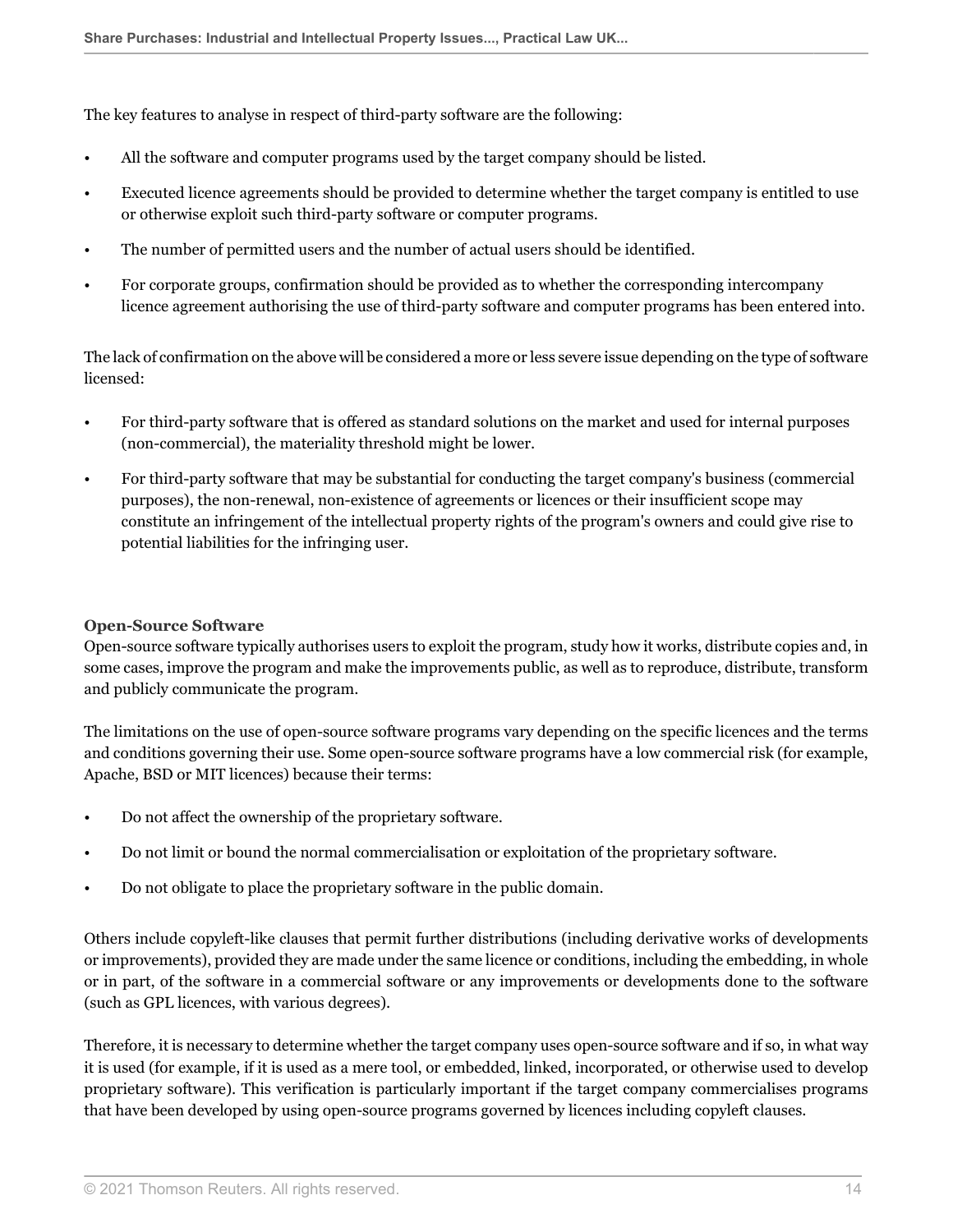If the target company's main asset is a proprietary software and confirmation has been provided on the use of opensource programs for its development, it is advisable to carry out a technical audit to confirm that the use of opensource software does not affect how the target company exploits or distributes its proprietary software.

## <span id="page-14-0"></span>**Exploitation of IPRs by the Target Company**

Regarding the use and exploitation of IPRs by the target company, it is necessary to verify:

- That the target company does not infringe third parties' IPRs.
- That, when the target company licenses its IPRs for use by third parties, it does so on either a sole or nonexclusive basis so that the target company itself can continue to exploit them.
- When the target company is part of a group of companies, which specific companies have the right to exploit IPRs.

To confirm due compliance with the use and exploitation of IPRs by the target company, the following aspects should be verified:

- For the use of a third party's IPRs, that the required licence agreements have been executed and that they remain in full force and will not expire in the near future.
- For the use of IPRs owned by the target company that have been licensed to third parties, under what regime this licensing has taken place. It may have been made on any of the following bases:
	- on an exclusive basis (which must be expressly agreed), meaning that only the licensee may exploit the licensed rights. Therefore, the target company may not exploit the IPRs or license them to other third parties;
	- on a sole basis (which must be expressly agreed), meaning that the IPRs may be exploited by both the licensee and the target company. However, the target company may not license the IPRs to other third parties; or
	- on a non-exclusive basis (which is applicable by default), meaning that the IPRs may be exploited by both the licensee and the target company. Also, in this case, the target company may license the already licensed IPRs to any other third parties.

This distinction is essential because, the target company does not have the right to exploit the licensed IPRs to third parties, it cannot include them in the products it commercialises or distributes because it would be infringing the licensees' rights.

The same verification must be where the target company carries out developments for third parties. In this case, it will be necessary to check to whom the ownership of these developments corresponds, in view of what regime has been used for their assignment or licensing and what has been expressly agreed by the parties. Specifically, developments carried out on behalf of clients whose ownership corresponds to clients (which is the most frequent case) may not be included in the own developments of the target company, as it would constitute an infringement of the client's rights. This consideration is particularly important if the target company develops software programs.

• If the target company is part of a group of companies, it must be determined whether the IPRs of the target company are used by other entities of the group, or vice versa. Specifically, it is necessary to determine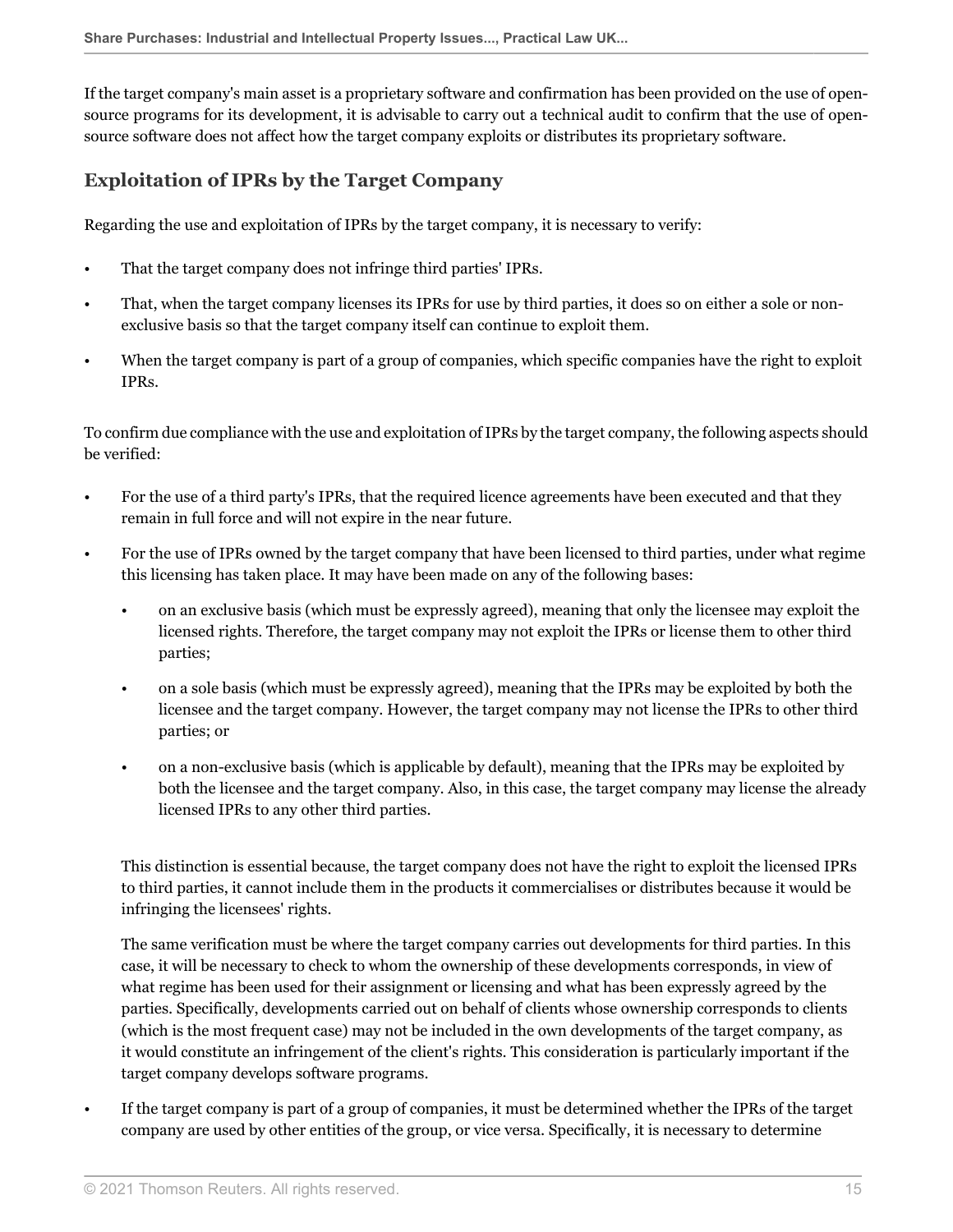whether the corresponding intra-group licensing agreements have been executed and whether royalties are paid at arm's length.

## <span id="page-15-0"></span>**Transfer of IPRs: Coverage of Current and Potential Contingencies**

### <span id="page-15-1"></span>**Transfer of IPRs**

#### **Owned IPRs**

In share sales, the IPRs owned by the target company do not undergo any change, which means a separate or specific transfer of the owned IPRs is not required. However, the following scenarios may occur:

- Part of the IPRs subject to acquisition belong to another entity within the target company's group where that entity is outside of the scope of the share acquisition, in which case those IPRs must be transferred from that entity to the target company before closing.
- Part of the IPRs needed or used by the target company for its functioning belong to another entity of the target company's group where that entity is outside the scope of the share purchase, in which case the necessary licensing and transitional service agreements must be entered into.

In asset sales, all IPRs owned by the target company that the purchaser wants to acquire must be identified and assigned to the purchaser and, if applicable, the registrant's details for those IPRs must be updated at the corresponding offices (see *[Post-Completion Obligations](#page-17-0)*). Also, if the transaction consists of acquiring part of a business unit and IPRs outside of the transaction are necessary for the operation of the target company, those IPRs must be identified and the relevant licensing and transitional service agreements must be duly executed. Finally, if the IPRs are co-owned by a third party, that third party has a right of first refusal and withdrawal that must be dealt with before closing (*article 80, [Patents Act;](http://uk.practicallaw.thomsonreuters.com/w-032-0006?originationContext=document&vr=3.0&rs=PLUK1.0&transitionType=DocumentItem&contextData=(sc.Default)) article 46, [Trade marks Act](http://uk.practicallaw.thomsonreuters.com/w-032-0021?originationContext=document&vr=3.0&rs=PLUK1.0&transitionType=DocumentItem&contextData=(sc.Default)); article 58, [Industrial Design Protection](http://uk.practicallaw.thomsonreuters.com/w-032-0030?originationContext=document&vr=3.0&rs=PLUK1.0&transitionType=DocumentItem&contextData=(sc.Default)) [Act;](http://uk.practicallaw.thomsonreuters.com/w-032-0030?originationContext=document&vr=3.0&rs=PLUK1.0&transitionType=DocumentItem&contextData=(sc.Default)) article 1522, Royal decree of 24 July 1889 approving the Civil Code (Real Decreto de 24 de julio de 1889 por el que se publica el Código Civil)* (*[Civil Code](http://uk.practicallaw.thomsonreuters.com/w-032-0050?originationContext=document&vr=3.0&rs=PLUK1.0&transitionType=DocumentItem&contextData=(sc.Default))*)).

#### **Licensed IPRs**

As in the case of the owned IPRs, in share purchases, a separate or specific transfer of the licensed IPRs used by the target company is not required (unless these include a change of control clause).

In asset purchases, licensed IPRs to be acquired must be exhaustively identified in the purchase agreement. In most cases, the consent of third-party signatories will be required for the transfer of the licence agreements governing the licensed IPRs. Also, if these licence agreements have been registered with the corresponding IP offices, the identity of the licensee must be modified to that of the acquiring company.

### <span id="page-15-2"></span>**Representations and Warranties**

Some of the most common representations and warranties regarding IPRs are the following:

• **Identification and sufficiency of IPRs.** The seller must represent that the company has, either through ownership (Owned IPRs) or under a licence (Licensed IPRs), all the IPRs necessary for the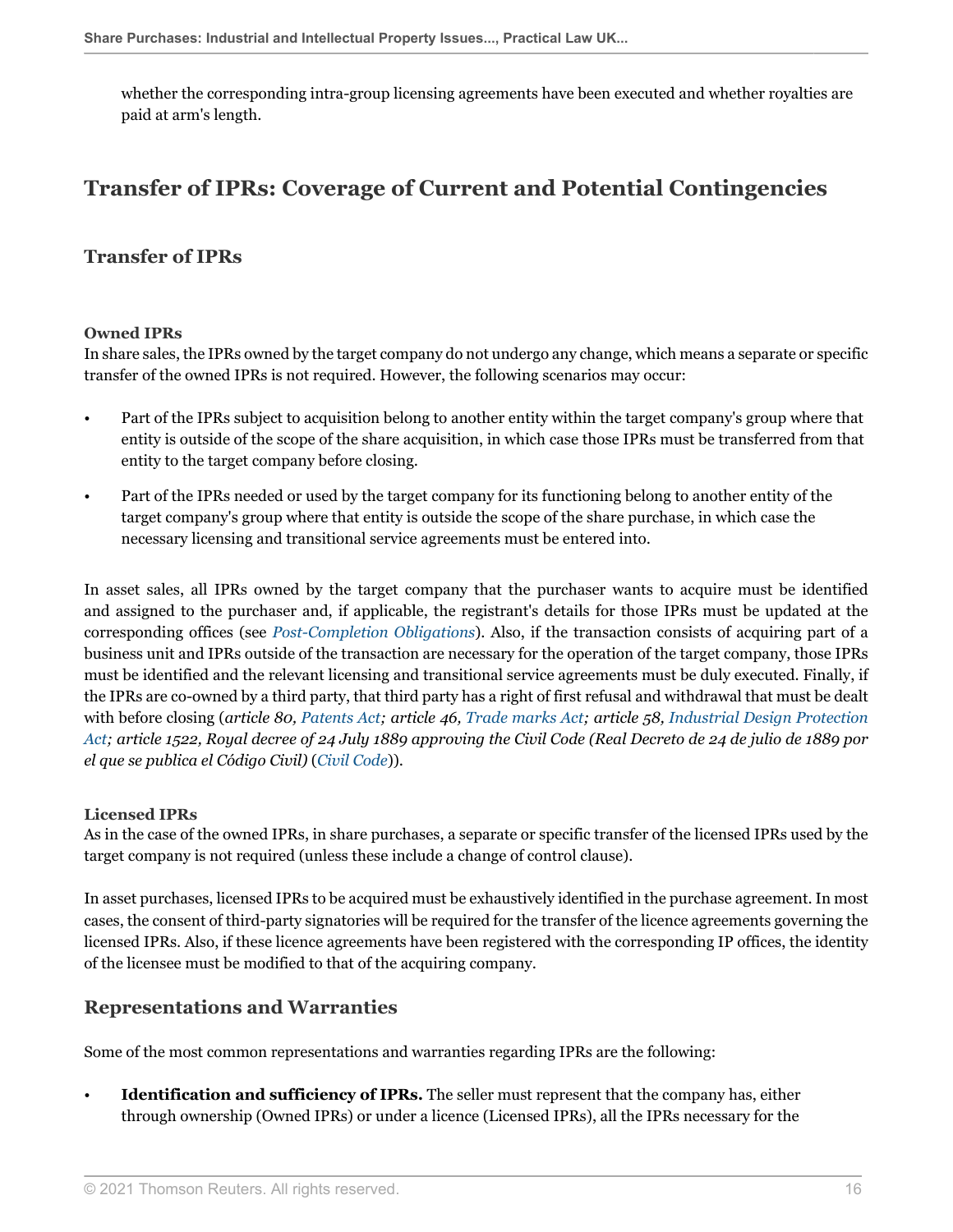operation of its activity. It is advisable to include an exhaustive list of all Owned and Licensed IPRs in a schedule, distinguishing between registered and unregistered Owned and Licensed IPRs, and setting out all registration details where applicable.

The aim of this warranty is to also determine that no action is necessary to allow the target company to use and exploit the Owned and Licensed IPRs under the terms they have been doing so up to the signing of the purchase agreement, and to continue to do so after its execution.

- **Validity, enforceability and lack of encumbrances of Owned IPRs.** The seller must represent that:
	- it has adopted all required measures to register Owned IPRs under the target company's name in the territories where it operates and to renew them when applicable; and
	- the target company's Owned IPRs are valid, subsisting and enforceable and are not subject to any claim, including claims for revocation, invalidity or cancellation.
- **Assignment of IPRs developed by both employees and third parties.** The seller must represent that any developments that are part of the Owned IPRs and have been developed by either employees or third parties:
	- have been duly assigned to the target company; and
	- that the target company has paid in full any remunerations required in this regard and neither the purchase agreement nor the transactions contemplated under it imply the need to pay any additional remuneration.
- **Compliance with all terms of the IPR licences executed as licensee.** If the target company uses Licensed IPRs, the seller must represent that the licensing agreements are in force and are fully effective and that they have been duly registered as applicable. Also, the seller must represent that the execution of the purchase agreement will not affect the validity or effect of those agreements.
- **Open-source software programs.** If applicable, the seller must represent that open-source software that is used in any way to develop the target company's proprietary software:
	- does not affect in any way the ownership of the target company's proprietary software;
	- does not limit the normal commercialisation or exploitation of the target company's proprietary software; and
	- does not oblige the target company to place its proprietary software in the public domain.
- **Maintenance of trade secrets and confidentiality.** This warranty aims to ensure that the target company has adopted all the necessary and sufficient measures to keep the trade secrets and know-how secret and has not granted any rights to third parties in or to any of them. It must also be clearly stated that no person with access to confidential information (including both employees and non-employees) has disclosed it except for the purposes for which it was provided and on the basis that such disclosure is to be treated as confidential.
- **Lack of rights over the target company's Owned IPRs by institutions, universities or public entities.** The purpose of this representation is to ensure that no institution (including and not limited to any government, university, college, other educational, research or non-profit centre) has provided any support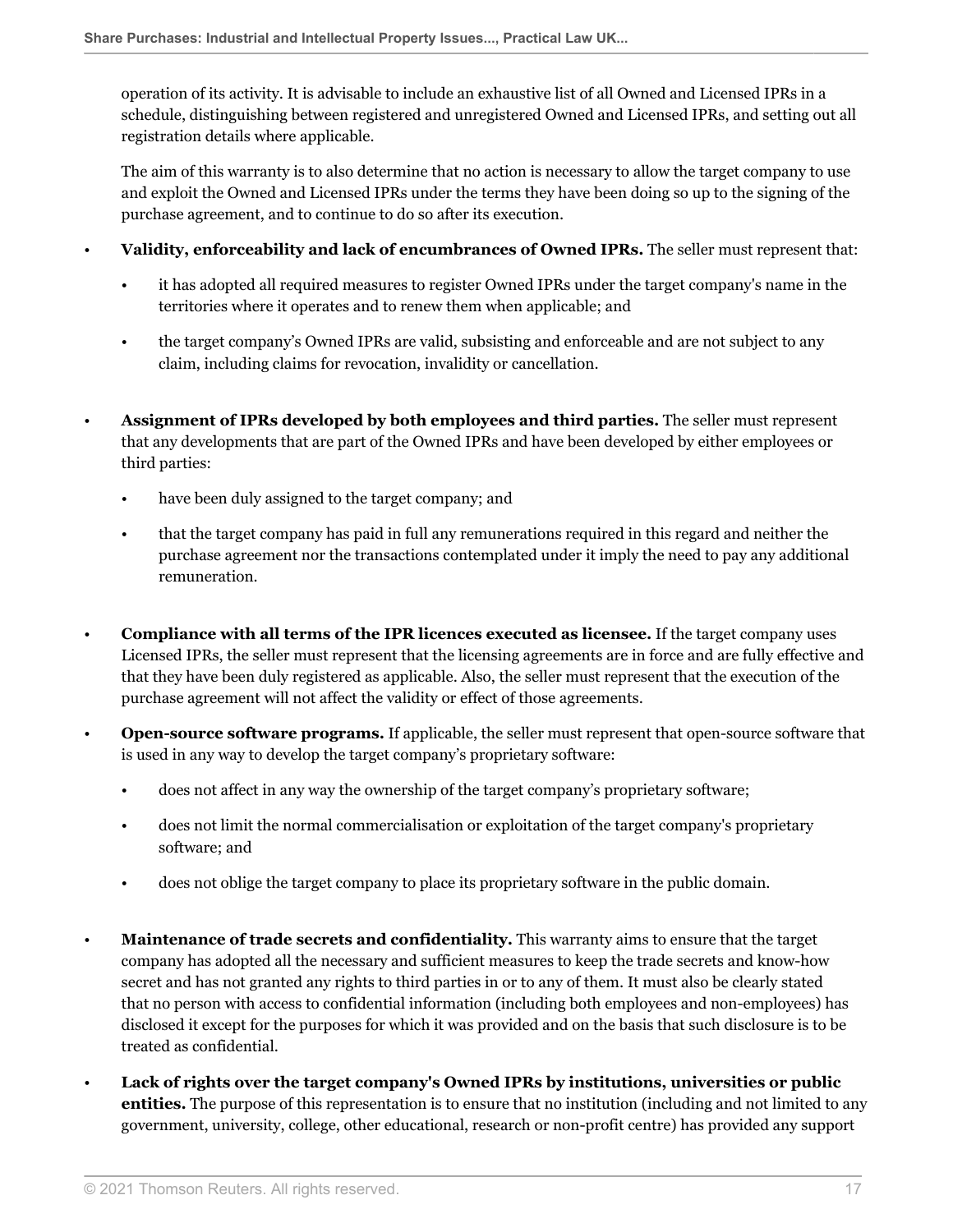for the creation or development of the target company's Owned IPRs, or if they have, none of them has any rights, title or interest relating to those Owned IPRs.

- **No IPR infringements.** This warranty should cover:
	- that the target company has not infringed IPRs of third parties; and
	- that none of its IPRs have been infringed by third parties.

For more information on warranty and indemnity protection in acquisitions, see *[Practice Note, Warranties and](http://uk.practicallaw.thomsonreuters.com/w-030-0752?originationContext=document&vr=3.0&rs=PLUK1.0&transitionType=DocumentItem&contextData=(sc.Default)) [Indemnities: Acquisitions \(Spain\)](http://uk.practicallaw.thomsonreuters.com/w-030-0752?originationContext=document&vr=3.0&rs=PLUK1.0&transitionType=DocumentItem&contextData=(sc.Default))*.

## <span id="page-17-0"></span>**Post-Completion Obligations**

## <span id="page-17-1"></span>**On Closing**

The actions to be taken on closing depend on the nature of the particular transaction.

Regarding share purchases, unless specific preclosing conditions have been determined, no further actions will be required because the target company will remain the IPRs holder.

In asset purchases, the assignment of IPRs must be duly recorded before the corresponding official offices (SPTO or domain name registrars), meaning that the registrant's details must be updated to include the identity of the acquiring company. To this regard, the seller must undertake to sign any documents required and take all necessary actions to register the change of ownership. In most cases, that paperwork is signed on closing.

Some IPRs may be shared by the seller and the buyer after the closing. These may be owned by the seller and exploited by both the seller and the buyer under a licence agreement; or assigned to the buyer and licensed back to the seller for their exploitation. However, in both cases, the corresponding licence agreements will be required on closing.

For more information on share acquisition transactions, and signing and closing, see *[Practice Notes, Key Documents](http://uk.practicallaw.thomsonreuters.com/w-027-2234?originationContext=document&vr=3.0&rs=PLUK1.0&transitionType=DocumentItem&contextData=(sc.Default)) [for Acquiring a Private Company \(Spain\)](http://uk.practicallaw.thomsonreuters.com/w-027-2234?originationContext=document&vr=3.0&rs=PLUK1.0&transitionType=DocumentItem&contextData=(sc.Default))*, *[Share Purchases: Overview \(Spain\)](http://uk.practicallaw.thomsonreuters.com/w-027-8649?originationContext=document&vr=3.0&rs=PLUK1.0&transitionType=DocumentItem&contextData=(sc.Default))* and *[Signing and Closing: Private](http://uk.practicallaw.thomsonreuters.com/w-026-5846?originationContext=document&vr=3.0&rs=PLUK1.0&transitionType=DocumentItem&contextData=(sc.Default)) [Acquisitions \(Spain\)](http://uk.practicallaw.thomsonreuters.com/w-026-5846?originationContext=document&vr=3.0&rs=PLUK1.0&transitionType=DocumentItem&contextData=(sc.Default))*.

### <span id="page-17-2"></span>**Transition Services Agreements**

When the target company is part of a larger business, or the transaction consists of an asset purchase or a business unit purchase, some of the services that permit its operation usually remain the property of the seller. If that situation occurs, the parties must execute a transition service agreement to regulate the provision of these services to the buyer until it replaces them with others of its own.

This type of agreement is required for the uninterrupted functioning of the target company and is short or longterm, depending on the specific services to be provided. In terms of IPRs, the most frequent items covered under transition services agreements are IT services, although other IPRs may also be included.

## <span id="page-17-3"></span>**Maintenance and Renewal of IPRs**